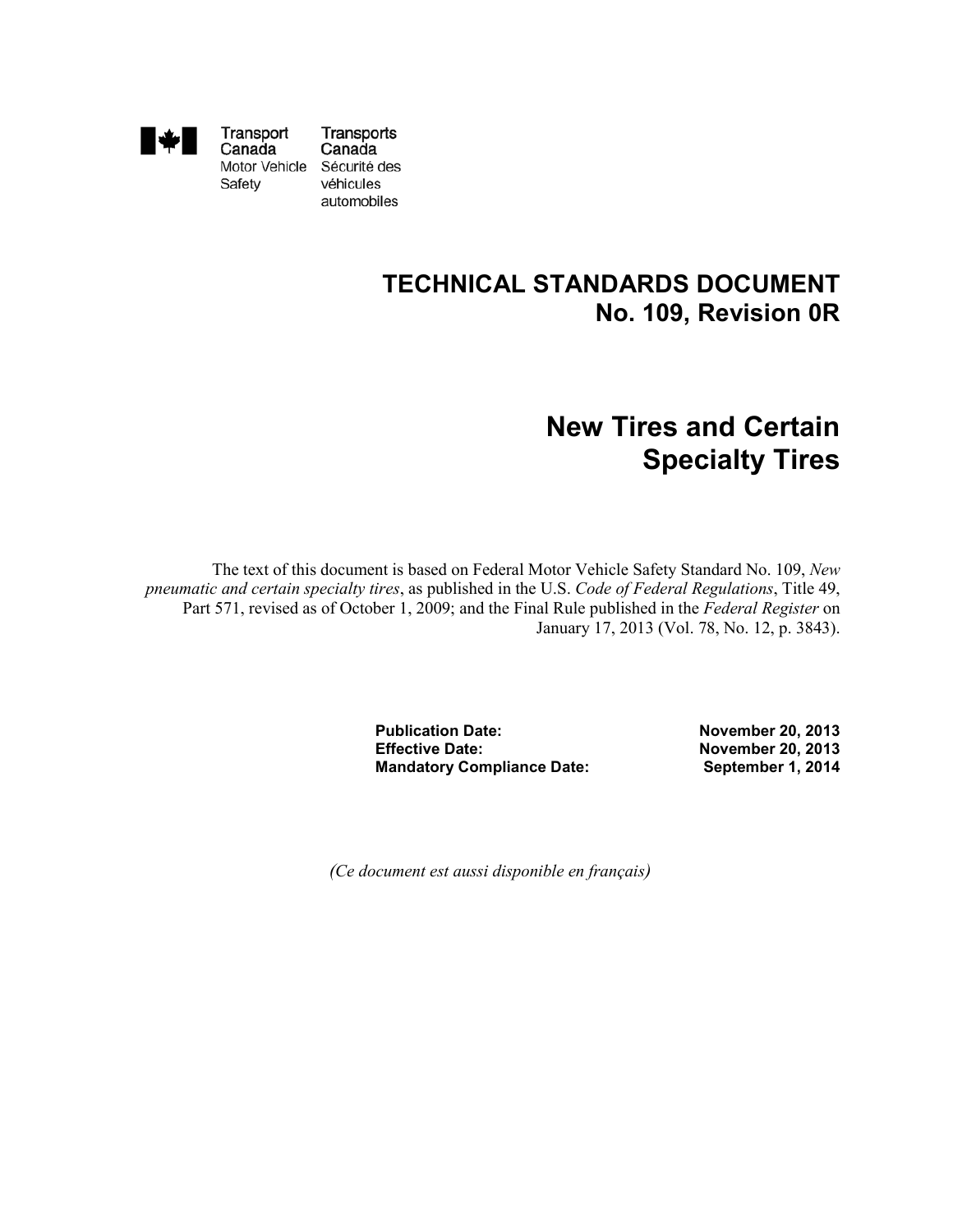## **Introduction**

As defined by section 12 of the *Motor Vehicle Safety Act*, a Technical Standards Document (TSD) is a document that reproduces an enactment of a foreign government (e.g. a Federal Motor Vehicle Safety Standard issued by the U.S. National Highway Traffic Safety Administration). According to the Act, the *[Motor Vehicle Tire Safety Regulations](http://laws.justice.gc.ca/eng/regulations/SOR-2013-198/)* may alter or override some provisions contained in a TSD or specify additional requirements; consequently, it is advisable to read a TSD in conjunction with the Act and the *Motor [Vehicle](http://laws.justice.gc.ca/eng/regulations/SOR-2013-198/)  Tire [Safety Regulations](http://laws.justice.gc.ca/eng/regulations/SOR-2013-198/)*. As a guide, where the corresponding Regulation contains additional requirements, footnotes indicate the amending subsection number.

TSDs are revised from time to time in order to incorporate amendments made to the reference document, at which time a Notice of Revision is published in the *Canada Gazette*, Part I. All TSDs are assigned a revision number, with "Revision 0" designating the original version.

# **Identification of Changes**

In order to facilitate the incorporation of a TSD, certain non-technical changes may be made to the foreign enactment. These may include the deletion of words, phrases, figures, or sections that do not apply under the Act or Regulations, the conversion of imperial to metric units, the deletion of superseded dates, and minor changes of an editorial nature. Additions are underlined, and provisions that do not apply are stroked through. Where an entire section has been deleted, it is replaced by: "[CONTENT DELETED]". Changes are also made where there is a reporting requirement or reference in the foreign enactment that does not apply in Canada. For example, the name and address of the United States Department of Transportation are replaced by those of the Department of Transport.

# **Effective Date and Mandatory Compliance Date**

The effective date of a TSD is the date of publication of its incorporating regulation or of the notice of revision in the *Canada Gazette*, and the date as of which voluntary compliance is permitted. The mandatory compliance date is the date upon which compliance with the requirements of the TSD is obligatory. If the effective date and mandatory compliance date are different, manufacturers may follow the requirements that were in force before the effective date, or those of the TSD, until the mandatory compliance date.

In the case of an initial TSD, or when a TSD is revised and incorporated by reference by an amendment to the Regulations, the mandatory compliance date is as specified in the Regulations, and it may be the same as the effective date. When a TSD is revised with no corresponding changes to the incorporating Regulations, the mandatory compliance date is six months after the effective date.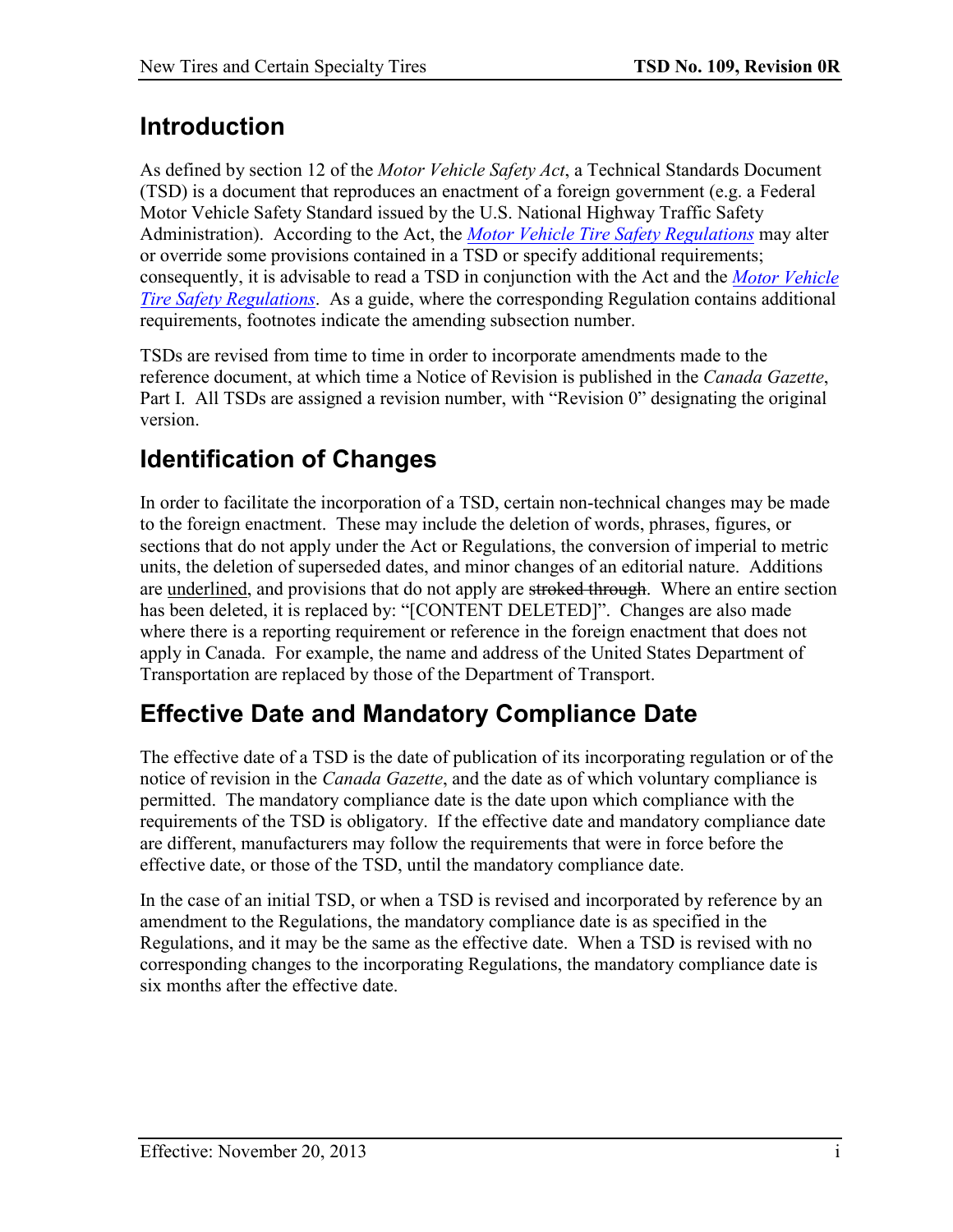## **Official Version of Technical Standards Documents**

The PDF version is a replica of the TSD as published by the Department and is to be used for the purposes of legal interpretation and application.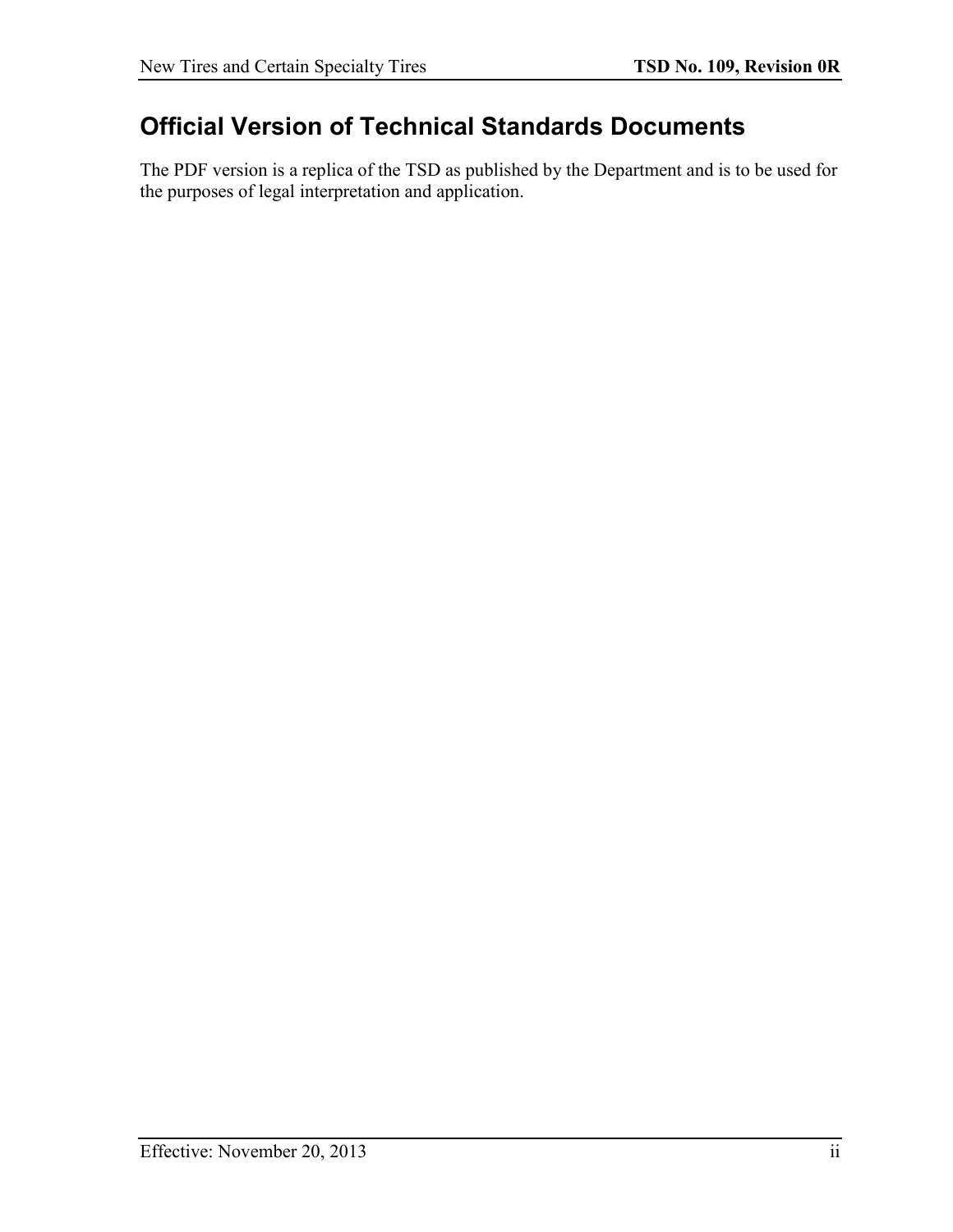# **Table of Contents**

|                                                                                   | 3         |
|-----------------------------------------------------------------------------------|-----------|
|                                                                                   | 3         |
|                                                                                   | 3         |
|                                                                                   | 6         |
|                                                                                   | 7         |
|                                                                                   | 7         |
|                                                                                   | 7         |
| S5.2 Tubeless tire bead unseating resistance ___________________________________  | 8         |
|                                                                                   | 8         |
|                                                                                   | 9         |
| S5.5 High speed performance                                                       | <b>10</b> |
|                                                                                   | 10        |
| Appendix A — Technical Standards Document No. 109 _______________________________ | 15        |

# **List of Figures**

| <b>Figure 1 — Bead Unseating Fixture</b>    |    |
|---------------------------------------------|----|
| Figure 2 — Diagram of Bead Unseating Block  |    |
| Figure 2A — Diagram of Bead Unseating Block | 14 |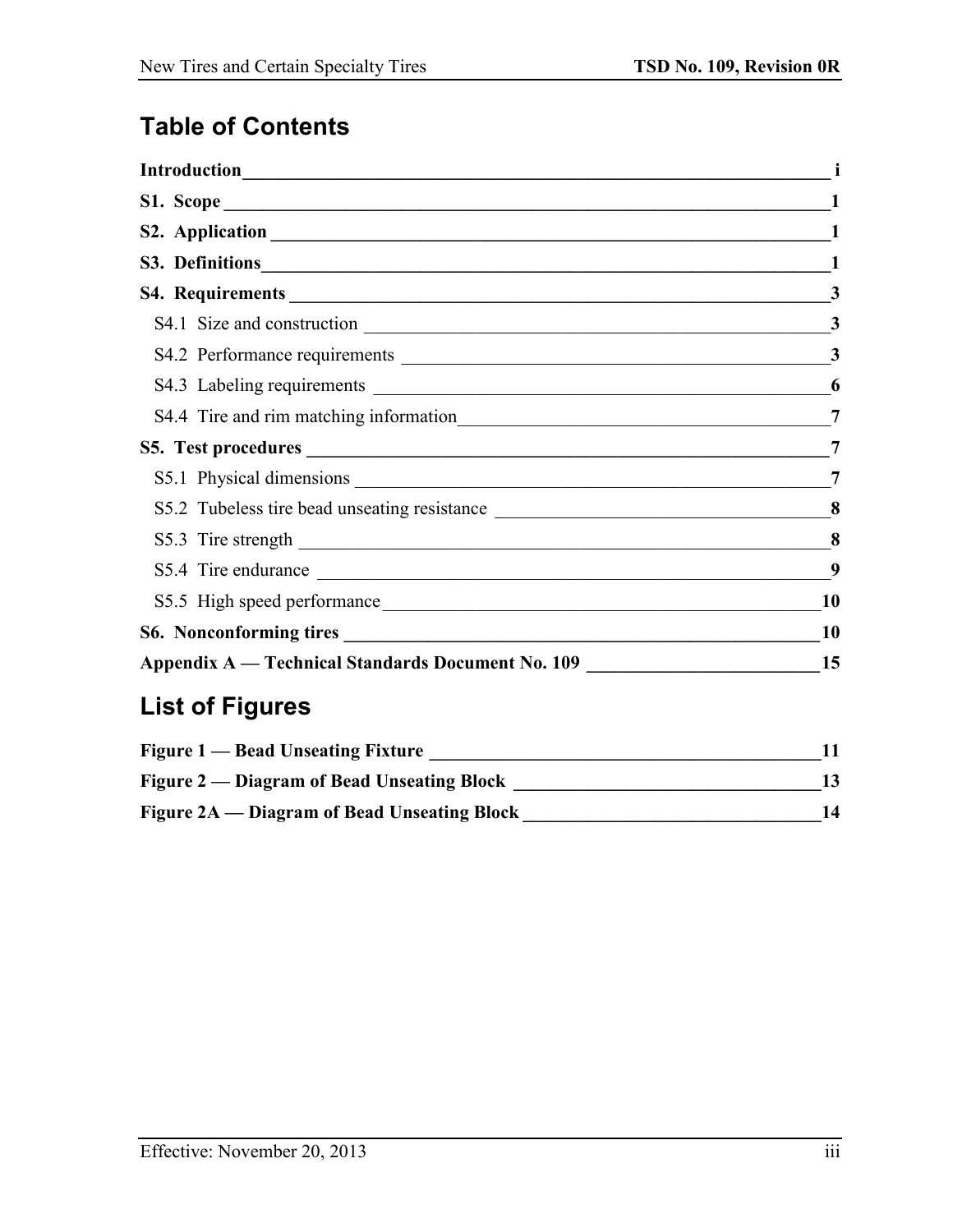# **List of Tables**

| Table I-A — For Bias Ply Tires with Designated Section Width of 152 mm (6 inches)<br>and Above                                             | 15        |
|--------------------------------------------------------------------------------------------------------------------------------------------|-----------|
| Table I-B — For Bias Ply Tires with Designated Section Width Below 152 mm<br>$(6$ inches $)$                                               | 15        |
| Table I-C — For Radial Ply Tires <del>Other Than CT Tires</del>                                                                            | <b>16</b> |
| Table I-D — For Tires with 420 kPa (60 psi) Maximum Permissible Inflation Pressure<br>and Maximum Load Rating of 399 kg (880 lb) and Above |           |
| Table I-E — For Tires with 420 kPa (60 psi) Maximum Permissible Inflation Pressure<br>and Maximum Load Rating Below 399 kg (880 lb)        | 17        |
| <b>Table II — Test Inflation Pressures</b>                                                                                                 | 17        |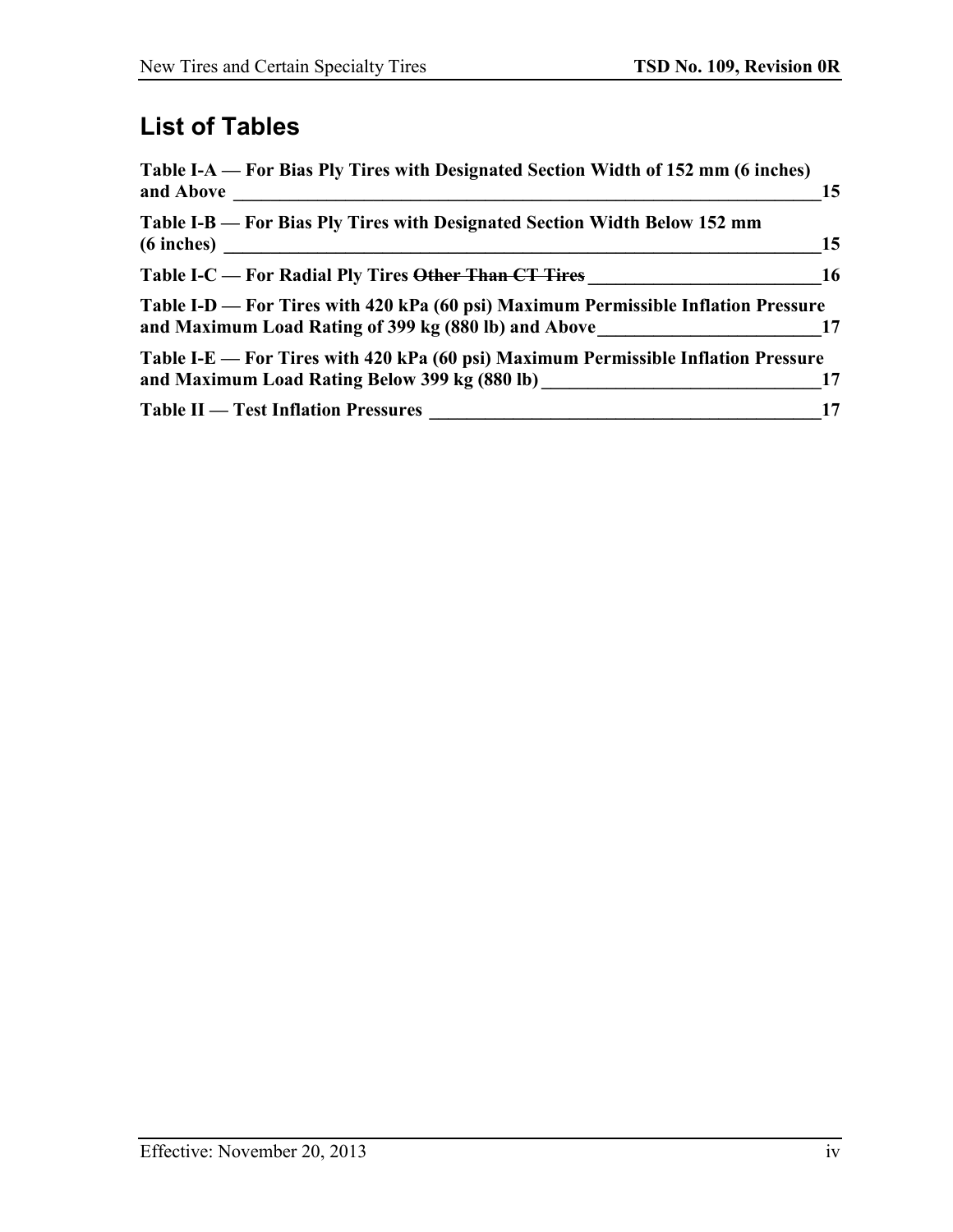# <span id="page-5-0"></span>**S1. Scope**

This Technical Standards Document (TSD) standard specifies tire dimensions and laboratory test requirements for bead unseating resistance, strength, endurance, and high speed performance; defines tire load ratings; and specifies labeling requirements for passenger car tires.

# <span id="page-5-1"></span>**S2. Application**

[CONTENT DELETED] For applicability, see subsection 3(1) of the *[Motor Vehicle Tire](http://laws.justice.gc.ca/eng/regulations/SOR-2013-198/)  [Safety Regulations](http://laws.justice.gc.ca/eng/regulations/SOR-2013-198/)* (MVTSR).

# <span id="page-5-2"></span>**S3. Definitions**

<sup>1</sup> Bead means that part of the tire made of steel wires, wrapped or reinforced by ply cords, and that is shaped to fit the rim. *(Talon)*

**Bead separation** means a breakdown of the bond between components in the bead area. *(Séparation du talon)*

**<sup>1</sup> Bias ply tire** means a pneumatic tire in which the ply cords that extend to the beads are laid at alternate angles substantially less than 90° to the centerline of the tread. *(Pneu à carcasse diagonale)*

**Carcass** means the tire structure, except tread and sidewall rubber. *(Carcasse)*

**Chunking** means the breaking away of pieces of the tread or sidewall. *(Arrachement)*

**Cord** means the strands forming the plies in the tire. *(Câblé)*

**Cord separation** means the parting of cords parting away from adjacent rubber compounds. *(Séparation de câblés)*

**Cracking** means any parting within the tread, sidewall, or innerliner of the tire extending to cord material. *(Fissuration)*

**CT Tire** means a pneumatic tire with an inverted flange tire and rim system in which the rim is designed with rim flanges pointed radially inward and the tire is designed to fit on the underside of the rim in a manner that encloses the rim flanges inside the air cavity of the tire. *(pneu anti-affaissement)*

**Groove** means the space between two adjacent tread ribs. *(Sillon)*

**Innerliner** means the layer(s) forming the inside surface of a tubeless tire that contains the inflating medium within the tire. *(Calandrage intérieur)*

**<sup>1</sup>** Please see subsection 1(1) of the *[Motor Vehicle Tire Safety Regulations](http://laws.justice.gc.ca/eng/regulations/SOR-2013-198/)* (MVTSR) for the applicable definition.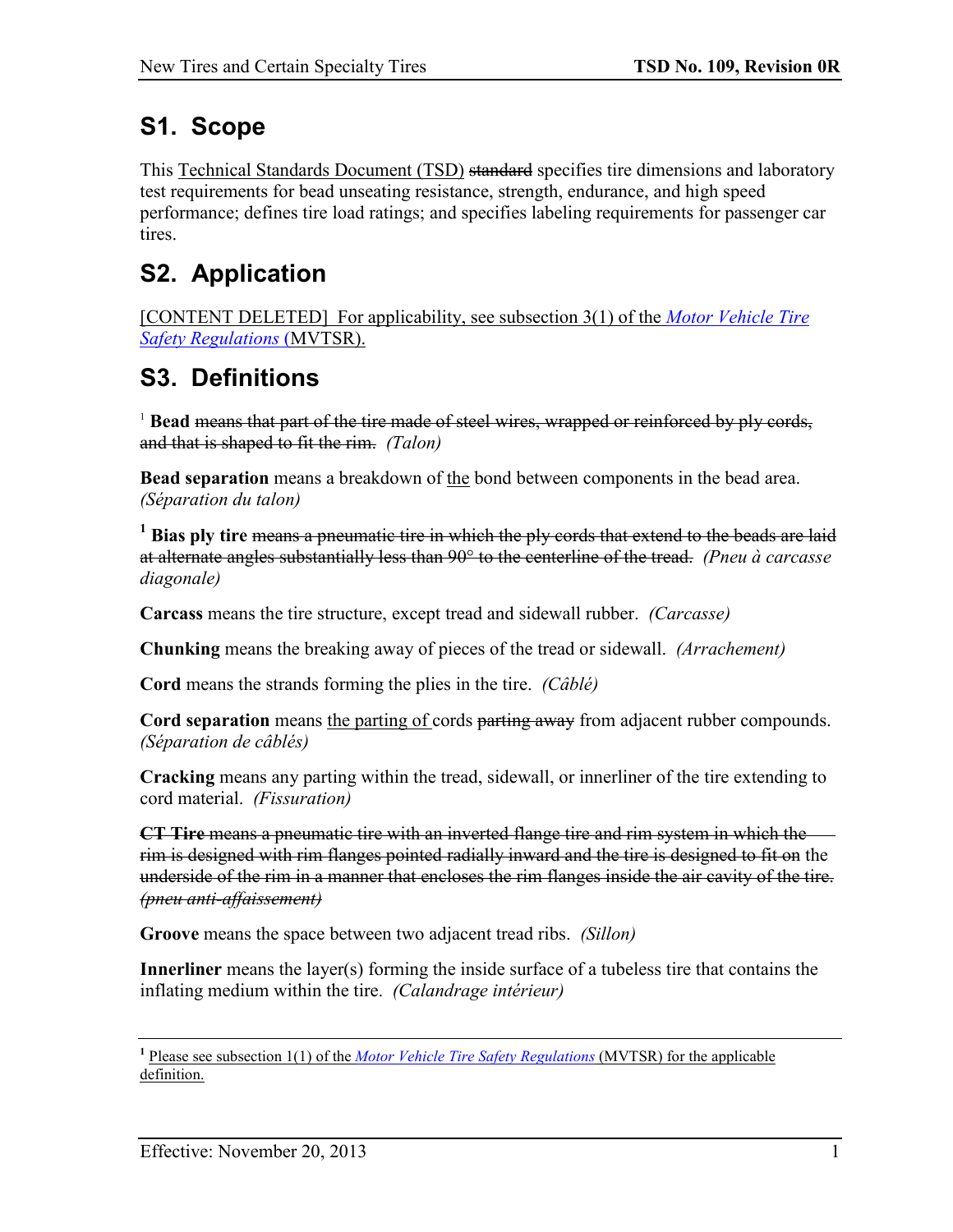**Innerliner separation** means the parting of the innerliner from the cord material in the carcass. *(Séparation du calandrage intérieur)*

<sup>2</sup> **Load rating** means the maximum load a tire is rated to carry for a given inflation pressure. *(Charge nominale)*

**<sup>2</sup> Maximum load rating** means the load rating at the maximum permissible inflation pressure for that tire. *(Limite de charge nominale)*

**<sup>2</sup> Maximum permissible inflation pressure** means the maximum cold inflation pressure to which a tire may be inflated. *(Pression maximale permise de gonflage)*

**Open splice** means any parting at any junction of tread, sidewall, or innerliner that extends to cord material. *(Séparation de soudure)*

**Overall width** means the linear distance between the exteriors of the sidewalls of an inflated tire, including elevations due to labeling, decorations, or protective bands or ribs. *(Largeur hors tout)*

**2 Ply** means a layer of rubber-coated parallel cords. *(Pli)*

**Ply separation** means a parting of rubber compound between adjacent plies. *(Décollement entre nappes)*

**Pneumatic tire Tire** means a mechanical device made of rubber, chemicals, fabric, and steel or other materials, which, when mounted on an automotive wheel, provides the traction and contains the gas or fluid that sustains the load. *(Pneu)*

<sup>3</sup> Radial ply tire means a pneumatic tire in which the ply cords which extend to the beads are laid at substantially 90° to the centerline of the tread. *(Pneu à carcasse radiale)*

<sup>3</sup> Rim means a metal support for a tire or a tire and tube assembly upon which the tire beads are seated. *(Jante)*

**Section width** means the linear distance between the exteriors of the sidewalls of an inflated tire, excluding elevations due to labeling, decorations, or protective bands. *(Grosseur du boudin)*

**<sup>3</sup> Sidewall** means that portion of a tire between the tread and the bead. *(Flanc)*

**Sidewall separation** means the parting of the rubber compound from the cord material in the sidewall. *(Séparation des flancs)*

**Test rim** means, with reference to a tire to be tested, any rim that is listed as appropriate for use with that tire in accordance with section 8 of the [MVTSR](http://laws.justice.gc.ca/eng/regulations/SOR-2013-198/) S4.4. For the purposes of this

<sup>&</sup>lt;sup>2</sup> Please see subsection 1(1) of the **MVTSR** for the applicable definition.

<sup>&</sup>lt;sup>3</sup> Please see subsection 1(1) of the **MVTSR** for the applicable definition.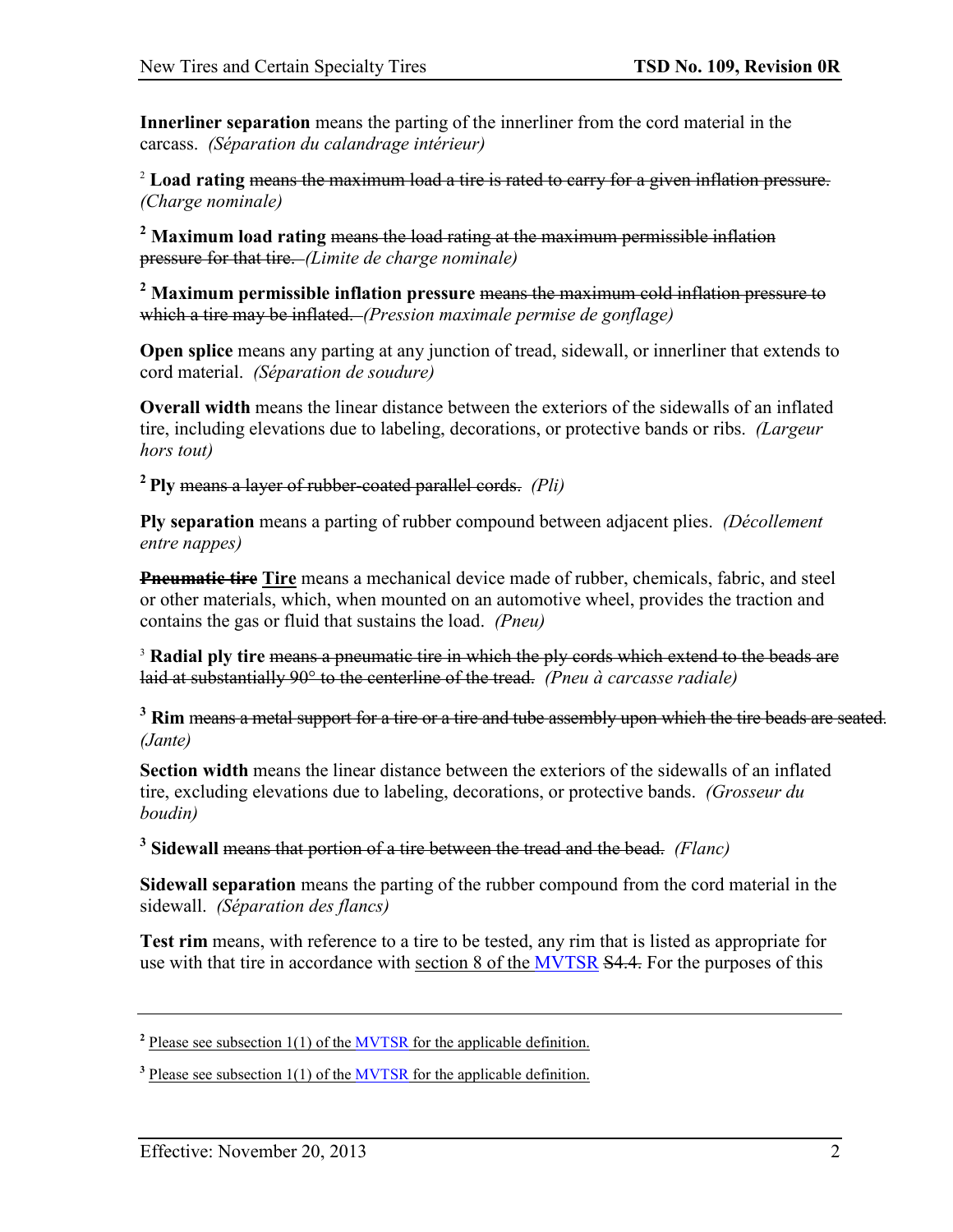TSD section and section 571.110, each rim listing shall include dimensional specifications and a diagram of the rim. *(Jante d'essai)*

**<sup>3</sup> Tread** means that portion of a tire that comes into contact with the road. *(Bande de roulement)*

**Tread rib** means a tread section running circumferentially around a tire. *(Nervure de la bande de roulement)*

**Tread separation** means pulling away of the tread from the tire carcass. *(Séparation de la bande de roulement)*

## <span id="page-7-0"></span>**S4. Requirements**

## <span id="page-7-1"></span>**S4.1 Size and construction**

Each tire shall be designed to fit each rim specified for its size designation in each reference cited in the definition of *test rim* in S3.

## <span id="page-7-2"></span>**S4.2 Performance requirements**

### **S4.2.1 General**

Each tire shall conform to each of the following:

- (a) It shall meet the requirements specified in S4.2.2 for its tire size designation, type, and maximum permissible inflation pressure.
- (b) Its maximum permissible inflation pressure shall be either 32, 36, 40, or 60 psi, or 240, 280, 300, 340, or 350 kPa. For a  $CT$  tire, the maximum permissible inflation pressure shall be either 290, 330, 350, or 390 kPa.
- (c) Its load rating shall be that specified in a submission made by an individual manufacturer, pursuant to subsection  $8(1)$  of the [MVTSR](http://laws.justice.gc.ca/eng/regulations/SOR-2013-198/)  $54.4.1(a)$ , or in one of the publications described in subsection  $8(2)$  of the [MVTSR](http://laws.justice.gc.ca/eng/regulations/SOR-2013-198/)  $$4,4,1(b)$  for its size designation, type and each appropriate inflation pressure. If the maximum load rating for a particular tire size is shown in more than one of the publications described in subsection  $8(2)$  of the [MVTSR](http://laws.justice.gc.ca/eng/regulations/SOR-2013-198/)  $$4.4.1(b)$ , each tire of that size designation shall have a maximum load rating that is not less than the published maximum load rating, or if there are differing maximum load ratings for the same tire size designation, not less than the lowest published maximum load rating.
- (d) It shall incorporate a treadwear indicator that will provide a visual indication that the tire has worn to a tread depth of 1.6 mm (1/16 inch).

 $3$  Please see subsection 1(1) of the MVTSR for the applicable definition.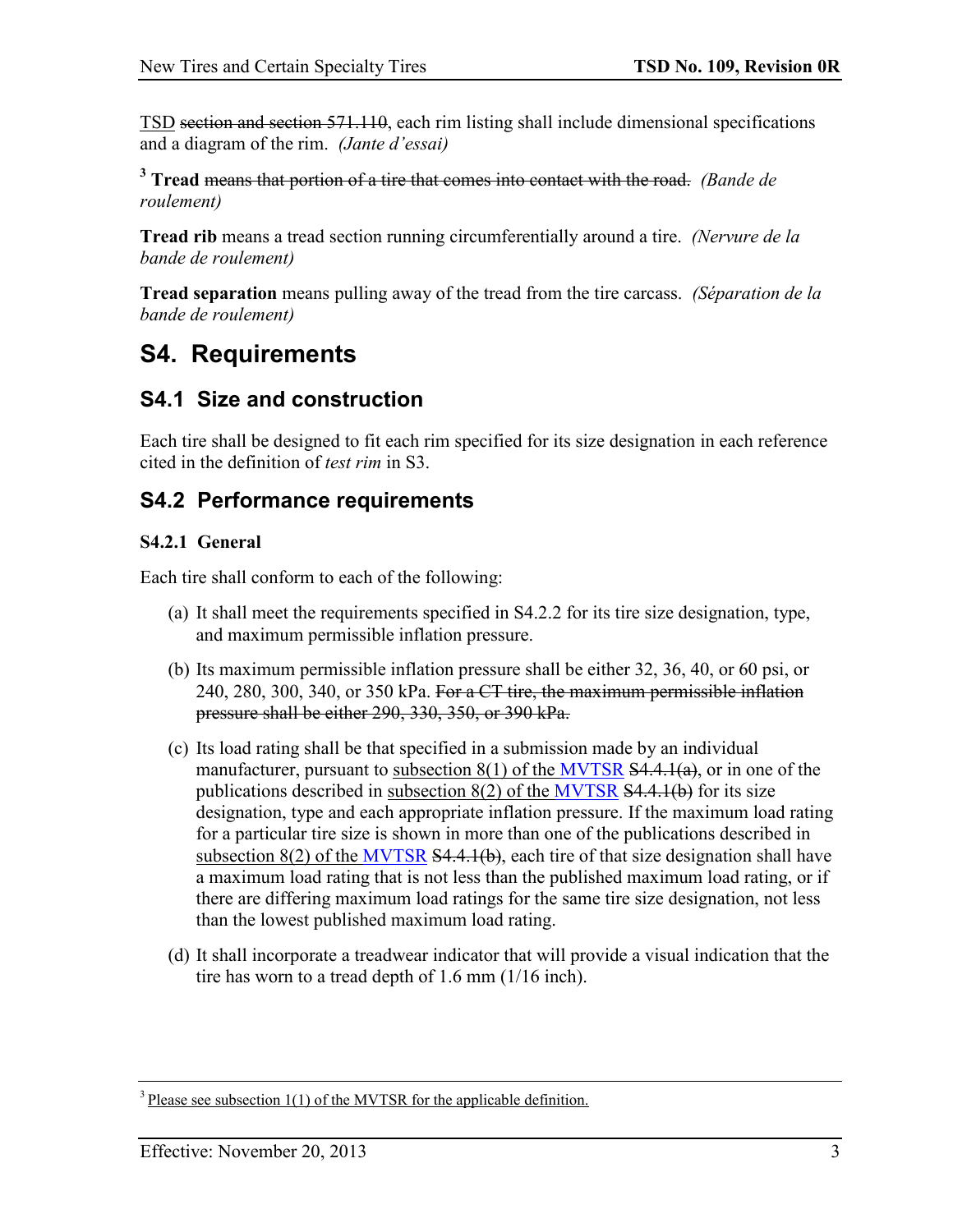- (e) It shall, before being subjected to either the endurance test procedure specified in S5.4 or the high speed performance procedure specified in S5.5, exhibit no visual evidence of tread, sidewall, ply, cord, innerliner, or bead separation, chunking, broken cords, cracking, or open splices.
- (f) It shall meet the requirements of S4.2.2.5 and S4.2.2.6 when tested on a test wheel described in S5.4.2.1 either alone or simultaneously with up to 5 other tires.

### **S4.2.2 Test requirements**

### **S4.2.2.1 Test sample**

For each test sample use:

- (a) One tire for physical dimensions, resistance to bead unseating, and strength, in sequence;
- (b) Another tire for tire endurance; and
- (c) A third tire for high speed performance.

**S4.2.2.2 Physical dimensions**. The actual section width and overall width for each tire, measured in accordance with S5.1, shall not exceed the section width and overall width specified in a submission made by an individual manufacturer, pursuant to subsection 8(1) of the MVTSR  $\overline{S4.4.1(a)}$  or in one of the publications described in subsection  $8(2)$  of the MVTSR S4.4.1(b) for its size designation and type by more than:

- (a) (For tires with a maximum permissible inflation pressure of 220, 250, or 275 kPa [32, 36, or 40 psi]) 7 percent, or
- (b) (For tires with a maximum permissible inflation pressure of 240, 280, 300, 340 or 350 kPa, or 60 psi) 7 percent or 10 mm (0.4 inches), whichever is larger.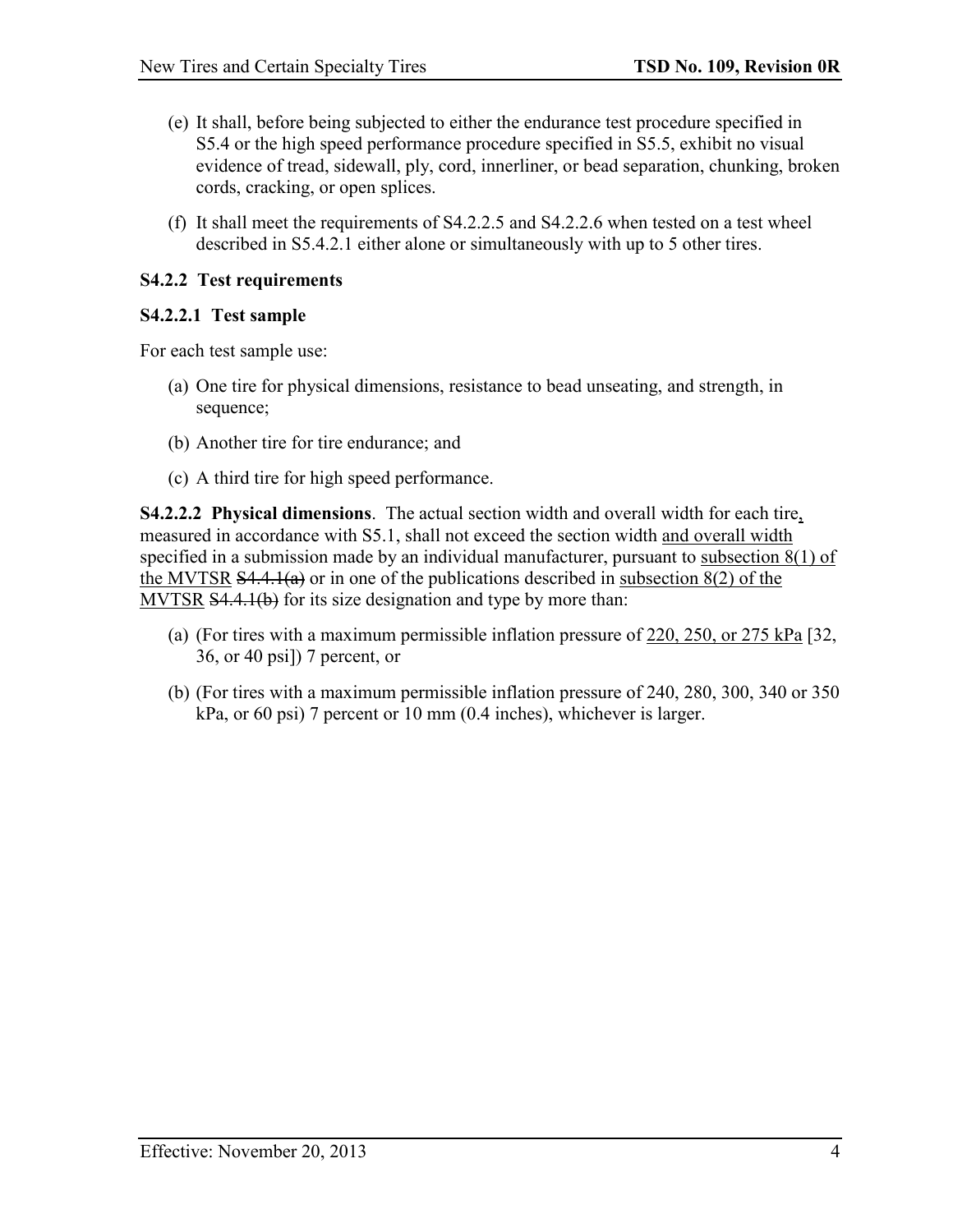### **S4.2.2.3 Tubeless tire resistance to bead unseating**

**S4.2.2.3.1** When a tubeless tire that has a maximum inflation pressure other than 420 kPa (60 psi) is tested in accordance with S5.2, the applied force required to unseat the tire bead at the point of contact shall be not less than:

- (a) 6 670 N (1 500 pounds) for tires with a designated section width of less than 160 mm (6 inches);
- (b) 8 890 N (2 000 pounds) for tires with a designated section width of 160 mm (6 inches) or more but less than 205 mm (8 inches);
- (c) 11 120 N (2 500 pounds) for tires with a designated section width of 205 mm (8 inches) or more, using the section width specified in a submission made by an individual manufacturer, pursuant to subsection  $8(1)$  of the [MVTSR](http://laws.justice.gc.ca/eng/regulations/SOR-2013-198/)  $\overline{S4.4.1(a)}$ , or in one of the publications described in subsection 8(2) of the [MVTSR](http://laws.justice.gc.ca/eng/regulations/SOR-2013-198/) S4.4.1(b) for the applicable tire size designation and type.

**S4.2.2.3.2** When a tire that has a maximum inflation pressure of 420 kPa (60 psi) is tested in accordance with S5.2, the applied force required to unseat the bead at the point of contact shall be not less than:

- (a) 6 670 N (1 500 pounds) for tires with a maximum load rating of less than 399 kg (880 pounds);
- (b) 8 890 N (2 000 pounds) for tires with a maximum load rating of 399 kg (880 pounds) or more but less than 635 kg (1 400 pounds);
- (c) 11 120 N (2 500 pounds) for tires with a maximum load rating of 635 kg (1 400 pounds) or more, using the maximum load rating marked on the sidewall of the tire.

**S4.2.2.4 Tire strength**. Each tire shall meet the requirements for minimum breaking energy specified in Table I when tested in accordance with S5.3.

**S4.2.2.5 Tire endurance**. When the tire has been subjected to the laboratory endurance test specified in S5.4, using a test rim that undergoes no permanent deformation and allows no loss of air through the portion that it comprises of the tire-rim pressure chamber:

- (a) There shall be no visual evidence of tread, sidewall, ply, cord, innerliner, or bead separation, chunking, broken cords, cracking, or open splices.
- (b) The tire pressure at the end of the test shall be not less than the initial pressure specified in S5.4.1.1.

**S4.2.2.6 High speed performance**. When the tire has been subjected to the laboratory high speed performance test specified in S5.5, using a test rim that undergoes no permanent deformation and allows no loss of air through the portion that it comprises of the tire-rim pressure chamber, the tire shall meet the requirements set forth in S4.2.2.5 (a) and (b).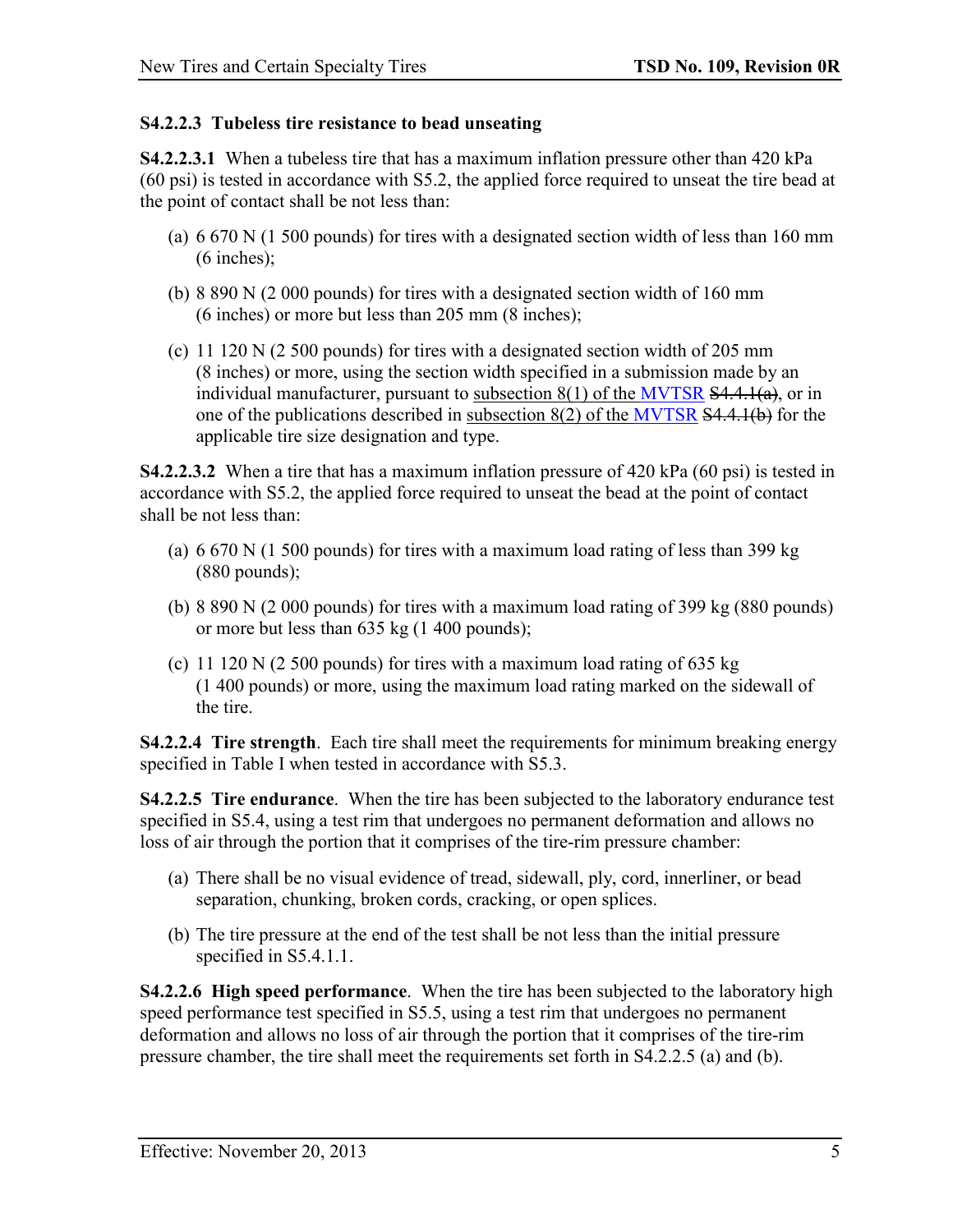## <span id="page-10-0"></span>**S4.3 Labeling requirements**

Except as provided in S4.3.1 and S4.3.2 of this TSD standard, each tire, except for those certified to comply with S5.5 of TSD 139 section 571.139, shall have permanently molded into or onto both sidewalls, in letters and numerals not less than 2 mm (0.078 inches) high, the information shown in paragraphs  $S4.3(a)$  through  $(g)$  of this  $\overline{ISD}$  standard. On at least one sidewall, the information shall be positioned in an area between the maximum section width and bead of the tire, unless the maximum section width of the tire falls between the bead and one-fourth of the distance from the bead to the shoulder of the tire. For tires where the maximum section width falls in that area, locate all required labeling between the bead and a point one-half the distance from the bead to the shoulder of the tire. However, in no case shall the information be positioned on the tire so that it is obstructed by the flange of any rim designated for use with that tire in TSD 109 and TSD 110 Standards Nos. 109 and 110 (section 571.109 and section 571.110 of this part).

- (a) One size designation, except that equivalent inch and metric size designations may be used;
- (b) Maximum permissible inflation pressure;**<sup>4</sup>**
- (c) Maximum load rating;**<sup>5</sup>**
- (d) The generic name of each cord material used in the plies (both sidewall and tread area) of the tire;
- (e) Actual number of plies in the sidewall and the actual number of plies in the tread area, if different;
- (f) The words "tubeless" or "tube type" as applicable; and
- (g) The word "radial" if the tire is a radial ply tire.

**S4.3.1** Each tire shall be labeled in accordance with the requirements of sections 6 and 7 of the *[Motor Vehicle Tire Safety Regulations](http://laws.justice.gc.ca/eng/regulations/SOR-2013-198/)* (MVTSR) with the symbol DOT in the manner specified in part 574 of this chapter, which shall constitute a certification that the tire conforms to applicable Federal motor vehicle safety standards.

**S4.3.2** Each tire shall be labeled with the name of the manufacturer, or brand name and number assigned to the manufacturer in the manner specified in section 6 to the [MVTSR](http://laws.justice.gc.ca/eng/regulations/SOR-2013-198/) part 574.

**S4.3.3** [Reserved]

**<sup>4</sup>** Please see subsection 3(2) of the [MVTSR](http://laws.justice.gc.ca/eng/regulations/SOR-2013-198/) for additional requirements.

**<sup>5</sup>** Please see subsection 3(3) of the [MVTSR](http://laws.justice.gc.ca/eng/regulations/SOR-2013-198/) for additional requirements.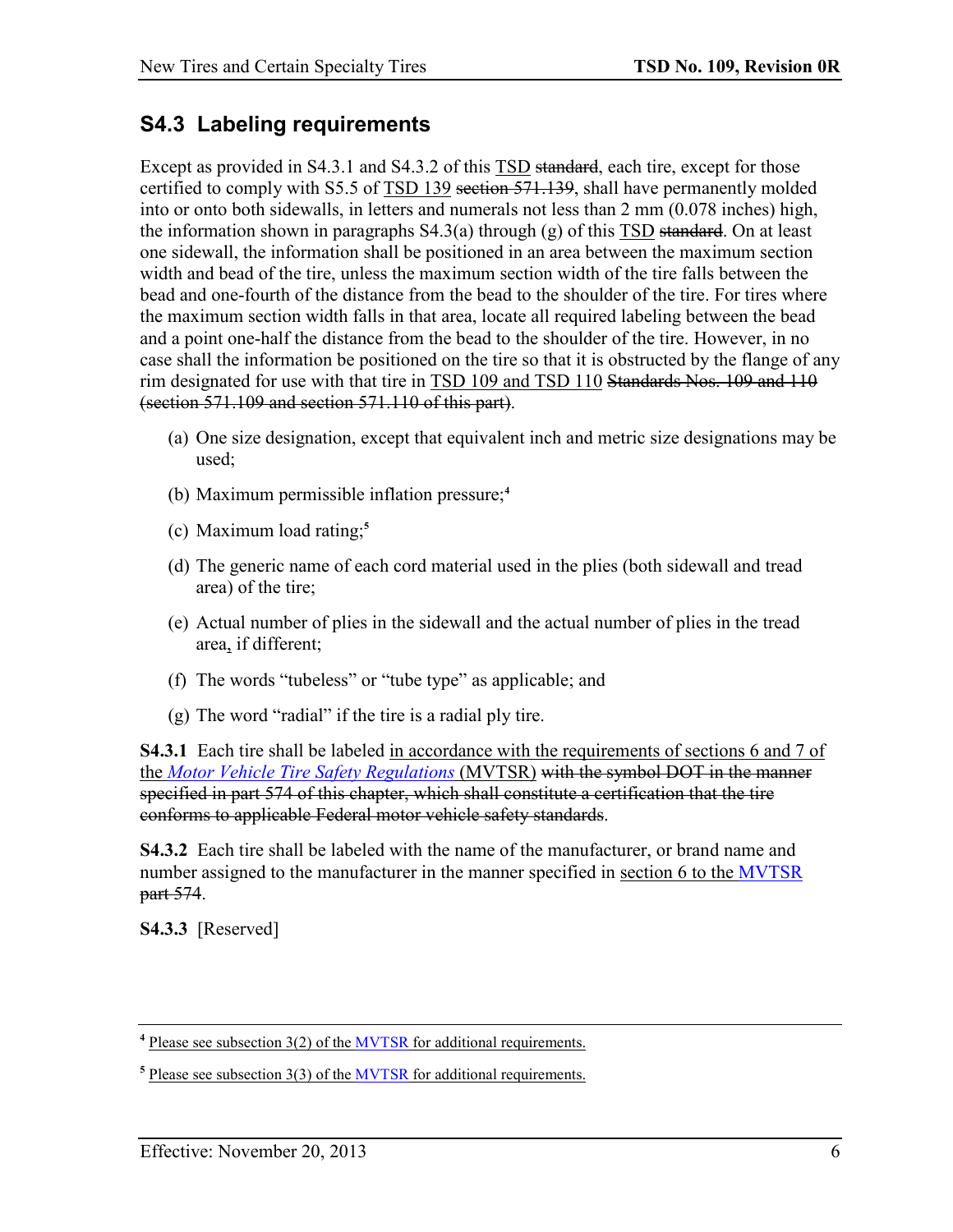**S4.3.4** If the maximum inflation pressure of a tire is 240, 280, 290, 300, 330, 340, 350, or 390 kPa, then:

- (a) Each marking of that inflation pressure pursuant to S4.3(b) shall be followed in parenthesis by the equivalent inflation pressure in psi, rounded to the next higher whole number; and
- (b) Each marking of the tire's maximum load rating pursuant to S4.3(c) in kilograms shall be followed in parenthesis by the equivalent load rating in pounds, rounded to the nearest whole number.

**S4.3.5** If the maximum inflation pressure of a tire is 420 kPa (60 psi), the tire shall have permanently molded into or onto both sidewalls, in letters and numerals not less than 12.7 mm  $(\frac{1}{2}$  inch) high, the words "Inflate to 420 kPa (60 psi)". On both sidewalls, the words shall be positioned in an area between the tire shoulder and the bead of the tire. However, in no case shall the words be positioned on the tire so that they are obstructed by the flange of any rim designated for use with that tire in this TSD or in TSD 110 standard or in Standard No. 110 (Sec. 571.110 of this part).

### <span id="page-11-0"></span>**S4.4 Tire and rim matching information**

[CONTENT DELETED] Please see section 8 of the [MVTSR](http://laws.justice.gc.ca/eng/regulations/SOR-2013-198/) for the applicable requirements.

## <span id="page-11-1"></span>**S5. Test procedures**

### <span id="page-11-2"></span>**S5.1 Physical dimensions**

Determine tire physical dimensions under uniform ambient conditions as follows:

- (a) Mount the tire on a test rim having the test rim width specified in a submission made by an individual manufacturer, pursuant to subsection  $8(1)$  of the [MVTSR](http://laws.justice.gc.ca/eng/regulations/SOR-2013-198/)  $\overline{S4.4.1(a)}$ , or in one of the publications described in subsection 8(2) of the [MVTSR](http://laws.justice.gc.ca/eng/regulations/SOR-2013-198/) S4.4.1(b) for that tire size designation and inflate it to the applicable pressure specified in Table II.
- (b) Condition it at ambient room temperature for at least 24 hours.
- (c) Readjust pressure to that specified in (a).
- (d) Caliper the section width and overall width at six points approximately equally spaced around the tire circumference.
- (e) Record the average of these measurements as the section width and overall width, respectively.
- (f) Determine tire outer diameter by measuring the maximum circumference of the tire and dividing this dimension by pi (3.14).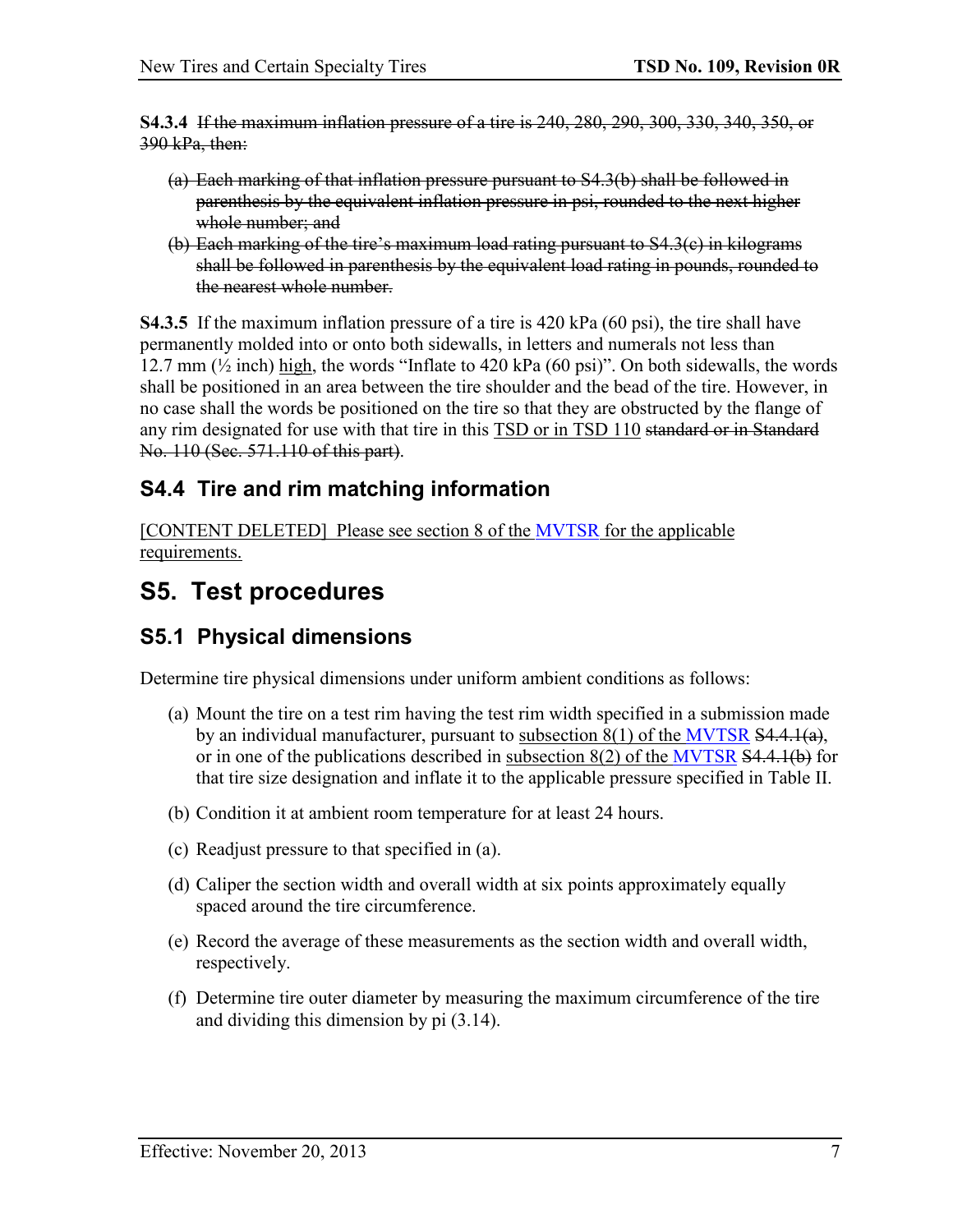### <span id="page-12-0"></span>**S5.2 Tubeless tire bead unseating resistance**

### **S5.2.1 Preparation of tire-wheel assembly**

**S5.2.1.1** Wash the tire, dry it at the beads, and mount it without lubrication or adhesives on a clean, painted test rim.

**S5.2.1.2** Inflate it to the applicable pressure specified in Table II at ambient room temperature.

**S5.2.1.3** Mount the wheel and tire in a fixture shown in Figure 1, and force the bead unseating block shown in Figure 2 or Figure 2A against the tire sidewall as required by the geometry of the fixture. However, in testing a tire that has an inflation pressure of 420 kPa (60 psi), only use the bead unseating block described in Figure 2A.

### **S5.2.2 Test procedure**

**S5.2.2.1** Apply a load through the block to the tire's outer sidewall at the distance specified in Figure 1 for the applicable wheel size at a rate of 50 mm (2 inches) per minute, with the load arm substantially parallel to the tire and rim assembly at the time of engagement.

**S5.2.2.2** Increase the load until the bead unseats or the applicable value specified in S4.2.2.3 is reached.

**S5.2.2.3** Repeat the test at least four places equally spaced around the tire circumference.

## <span id="page-12-1"></span>**S5.3 Tire strength**

### **S5.3.1 Preparation of tire**

**S5.3.1.1** Mount the tire on a test rim and inflate it to the applicable pressure specified in Table II.

**S5.3.1.2** Condition it at room temperature for at least 3 hours; and

**S5.3.1.3** Readjust its pressure to that specified in S5.3.1.1.

### **S5.3.2 Test procedure**

**S5.3.2.1** Force a 19 mm ( $\frac{3}{4}$  inch) diameter cylindrical steel plunger with a hemispherical end perpendicularly into the tread rib as near to the centerline as possible, avoiding penetration into the tread groove, at the rate of 50 mm (2 inches) per minute.

**S5.3.2.2** Record the force and penetration at five test points equally spaced around the circumference of the tire. If the tire fails to break before the plunger is stopped by reaching the rim, record the force and penetration as the rim is reached and use these values in S<sub>5</sub>3.2.3.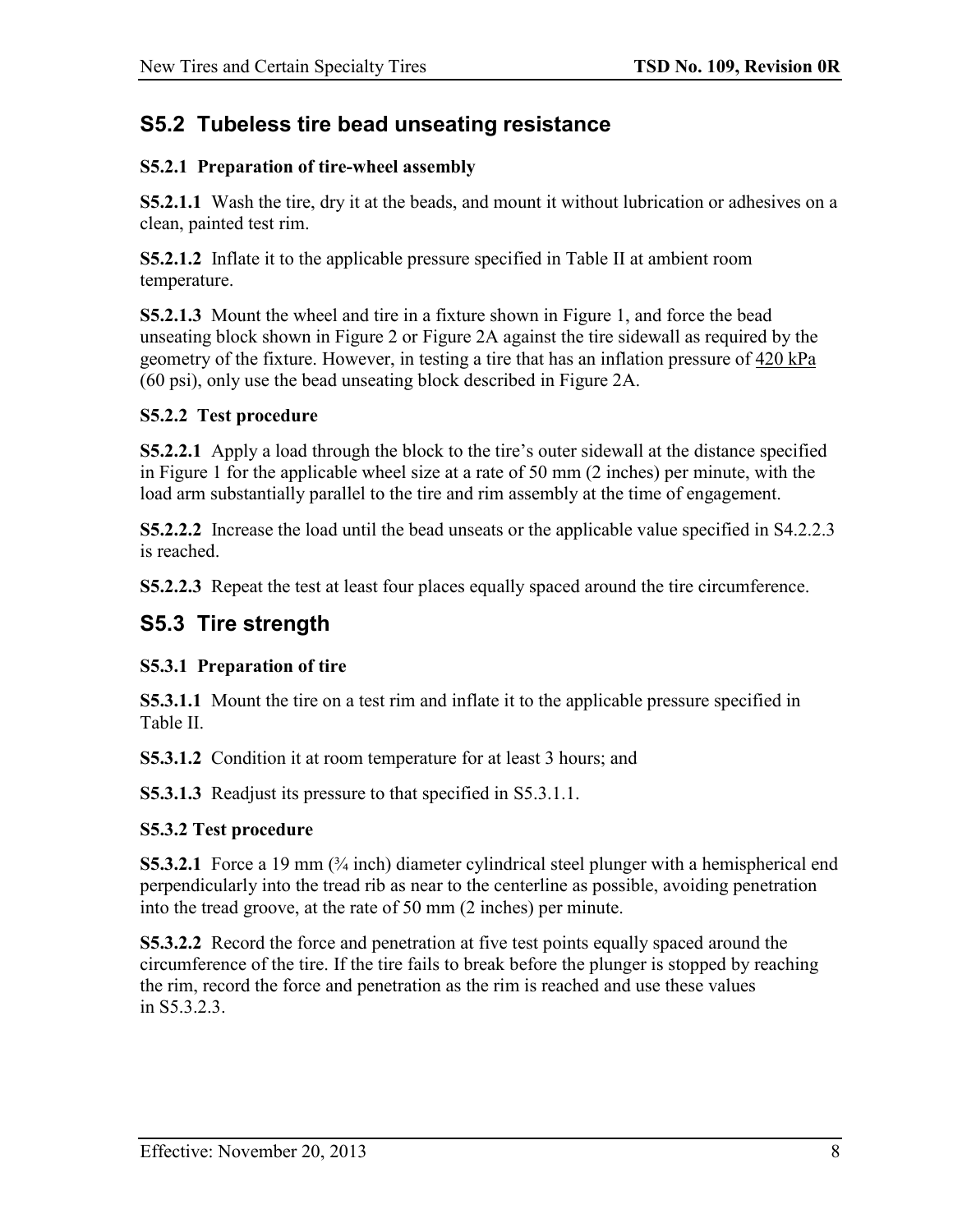**S5.3.2.3** Compute the breaking energy for each test point by means of one of the two following formulas:

$$
W = \frac{F \times P}{2} \times 10^{-3}
$$
  
Where:  
W = Energy, joules;  
F = Force, newtons; and  
P = Penetration, mm; or  

$$
W = \frac{F \times P}{2}
$$
  
Where:  
W = Energy, inch-pounds;  
F = Force, pounds; and  
P = Penetration, inches.

**S5.3.2.4** Determine the breaking energy value for the tire by computing the average of the five values obtained in accordance with S5.3.2.3.

## <span id="page-13-0"></span>**S5.4 Tire endurance**

### **S5.4.1 Preparation of tire**

**S5.4.1.1** Mount a new tire on a test rim and inflate it to the applicable pressure specified in Table II.

**S5.4.1.2** Condition the tire assembly to  $38^{\circ}C \pm 3^{\circ}C$  (100°F  $\pm$  5°F) for at least three hours.

**S5.4.1.3** Readjust tire pressure to that specified in S5.4.1.1 immediately before testing.

### **S5.4.2 Test procedure**

**S5.4.2.1** Mount the tire and wheel assembly on a test axle and press it against a flat-faced steel test wheel 1 708 mm (67.23 inches) in diameter and at least as wide as the section width of the tire to be tested or an approved equivalent test wheel, with the applicable test load specified in the table in S5.4.2.3 for the tire's size designation, type, and maximum permissible inflation pressure.

**S5.4.2.2** During the test, the air surrounding the test area shall be  $38^{\circ}C \pm 3^{\circ}C$  (100°F  $\pm$  5°F).

**S5.4.2.3** Conduct the test at 80 km/h (50 mph) in accordance with the following schedule without pressure adjustment or other interruptions: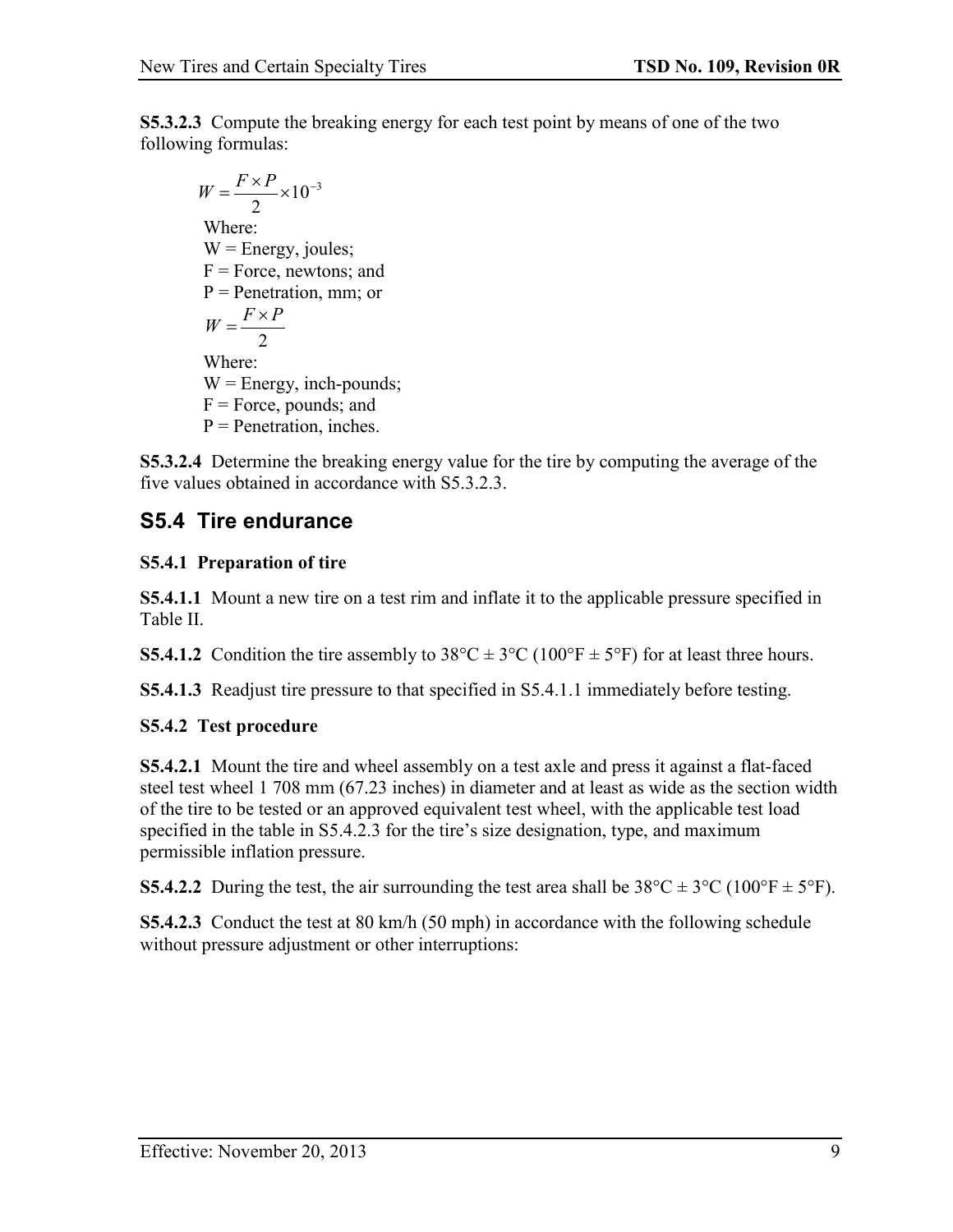The loads for the following periods are the specified percentage of the maximum load rating marked on the tire sidewall:

|          | <b>Percent</b> |
|----------|----------------|
| 4 hours  | 85             |
| 6 hours  | 90             |
| 24 hours | 100            |

**S5.4.2.4** Immediately after running the tire the required time, measure its inflation pressure. Allow the tire to cool for one hour. Then deflate the tire, remove it from the test rim, and inspect it for the conditions specified in S4.2.2.5 (a).

## <span id="page-14-0"></span>**S5.5 High speed performance**

**S5.5.1** After preparing the tire in accordance with S5.4.1, mount the tire and wheel assembly in accordance with S5.4.2.1, and press it against the test wheel with a load of 88 percent of the tire's maximum load rating as marked on the tire sidewall.

**S5.5.2** Break in the tire by running it for 2 hours at 80 km/h (50 mph).

**S5.5.3** Allow to cool to  $38^{\circ}\text{C} \pm 3^{\circ}\text{C}$  (100°F  $\pm$  5°F) and readjust the inflation pressure to the applicable pressure specified in Table II.

**S5.5.4** Without readjusting inflation pressure, test at 121 km/h (75 mph) for 30 minutes, 129 km/h (80 mph) for 30 minutes, and 137 km/h (85 mph) for 30 minutes.

**S5.5.5** Immediately after running the tire the required time, measure its inflation pressure. Allow the tire to cool for one hour. Then deflate the tire, remove it from the test rim, and inspect it for the conditions specified in S4.2.2.5 (a).

## <span id="page-14-1"></span>**S6. Nonconforming tires**

No tire that is designed for use on passenger cars and manufactured on or after October 1, 1972, but does not conform to all the requirements of this standard, shall be sold, offered for sale, introduced or delivered for introduction into interstate commerce, or imported into the United States, for any purpose.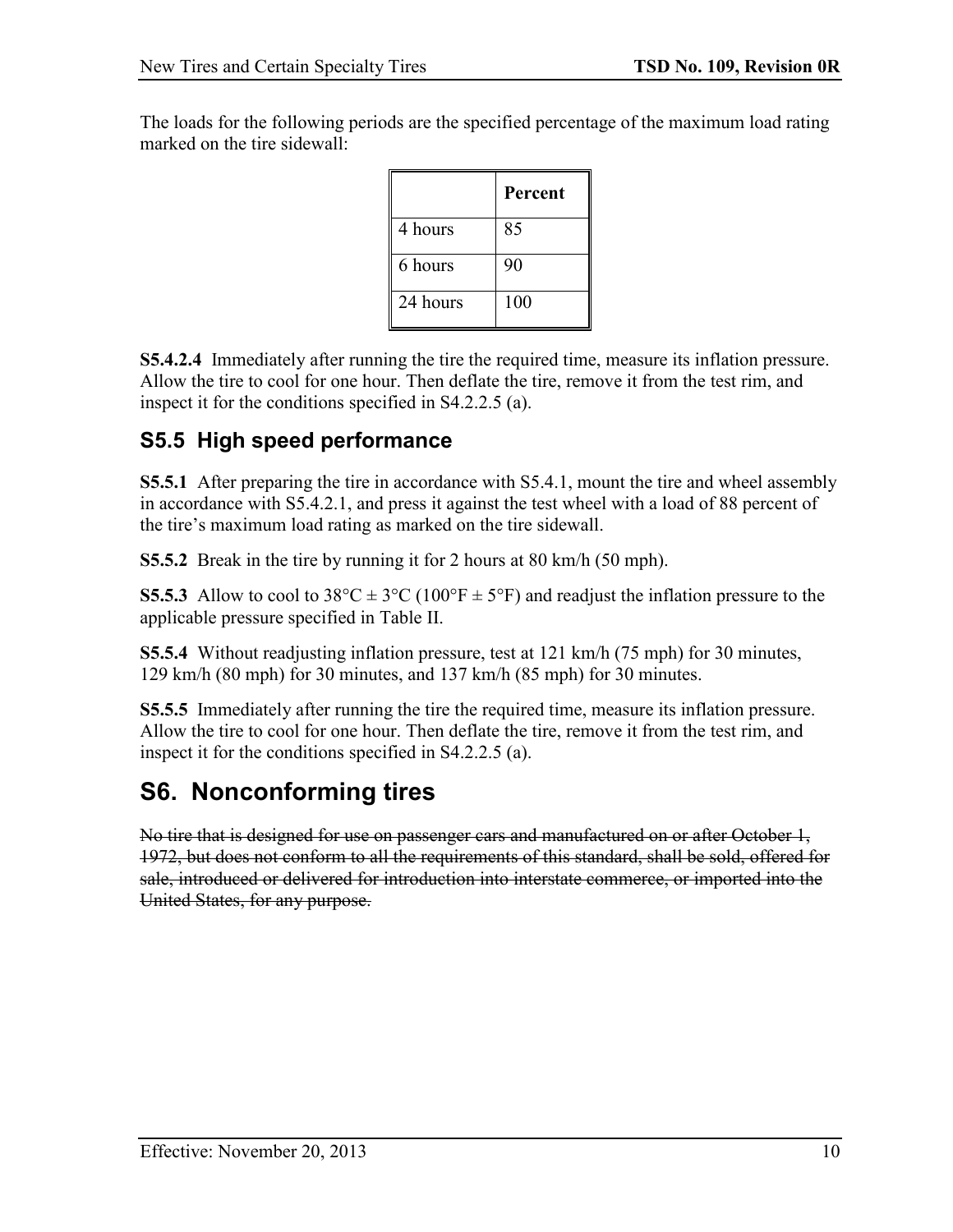<span id="page-15-0"></span>

Notes:

- 1. Dimensions in mm
- 2. Not to scale

**Figure 1 — Bead Unseating Fixture**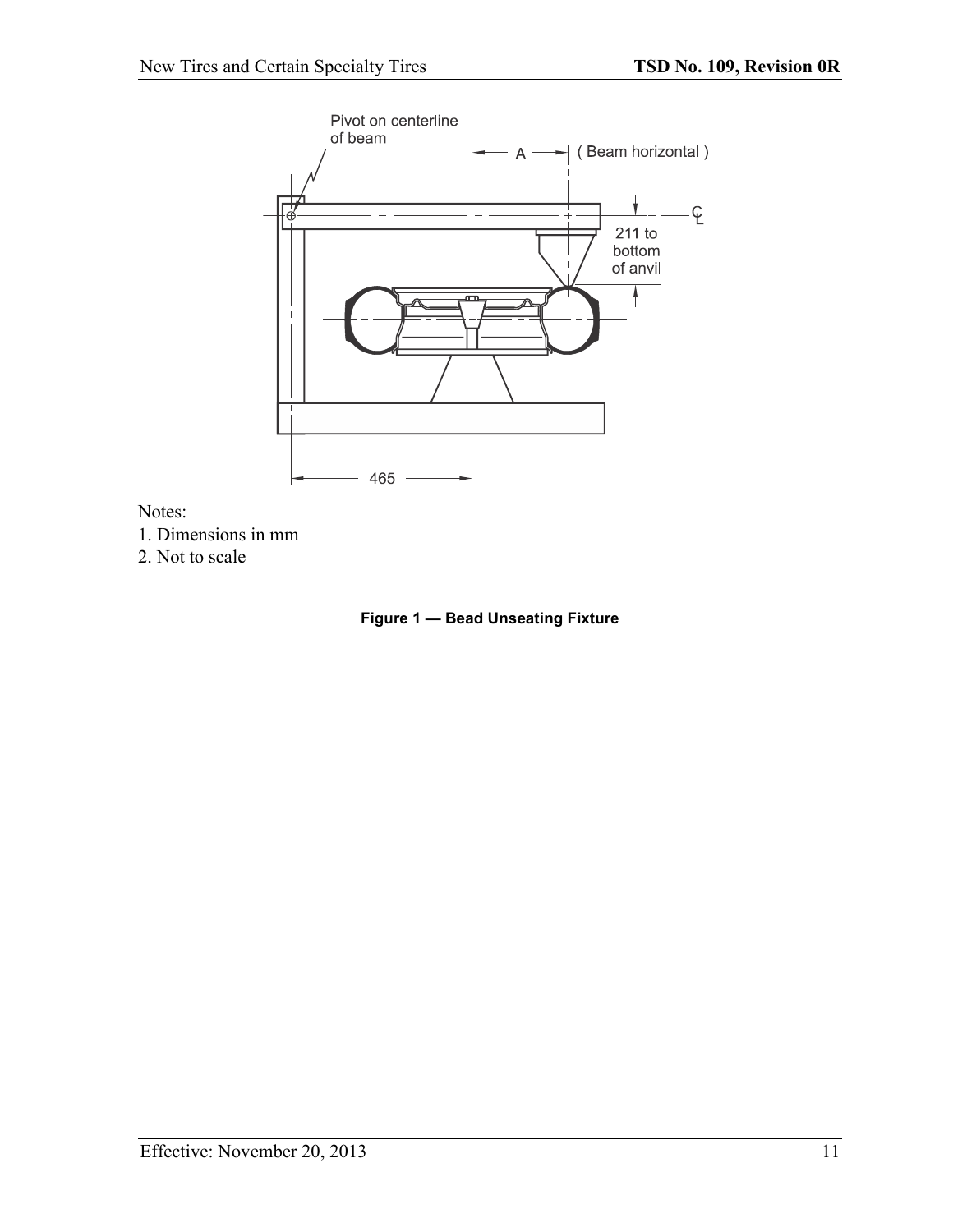| Wheel   | Dimension "A" for tires with maximum inflation pressure |                               |                |                 |  |  |
|---------|---------------------------------------------------------|-------------------------------|----------------|-----------------|--|--|
| size    | <b>Other than</b><br>60 psi<br>(in)                     | Other than<br>420 kPa<br>(mm) | 60 psi<br>(in) | 420 kPa<br>(mm) |  |  |
| $20$ in | 13.50                                                   | 345                           |                | --              |  |  |
| $19$ in | 13.00                                                   | 330                           | 12.00          | 305             |  |  |
| $18$ in | 12.50                                                   | 318                           | 11.40          | 290             |  |  |
| $17$ in | 12.00                                                   | 305                           | 10.60          | 269             |  |  |
| $16$ in | 11.50                                                   | 292                           | 9.90           | 251             |  |  |
| $15$ in | 11.00                                                   | 279                           | 9.40           | 239             |  |  |
| $14$ in | 10.50                                                   | 267                           | 8.90           | 226             |  |  |
| $13$ in | 10.00                                                   | 254                           | 8.40           | 213             |  |  |
| $12$ in | 9.50                                                    | 241                           |                |                 |  |  |
| $11$ in | 9.00                                                    | 229                           |                |                 |  |  |
| $10$ in | 8.50                                                    | 216                           |                |                 |  |  |
| 320 mm  | 8.50                                                    | 216                           |                |                 |  |  |
| 340 mm  | 9.00                                                    | 229                           |                |                 |  |  |
| 345 mm  | 9.25                                                    | 235                           |                |                 |  |  |
| 365 mm  | 9.75                                                    | 248                           |                |                 |  |  |
| 370 mm  | 10.00                                                   | 254                           |                |                 |  |  |
| 390 mm  | 11.00                                                   | 279                           |                |                 |  |  |
| 415 mm  | 11.50                                                   | 292                           |                |                 |  |  |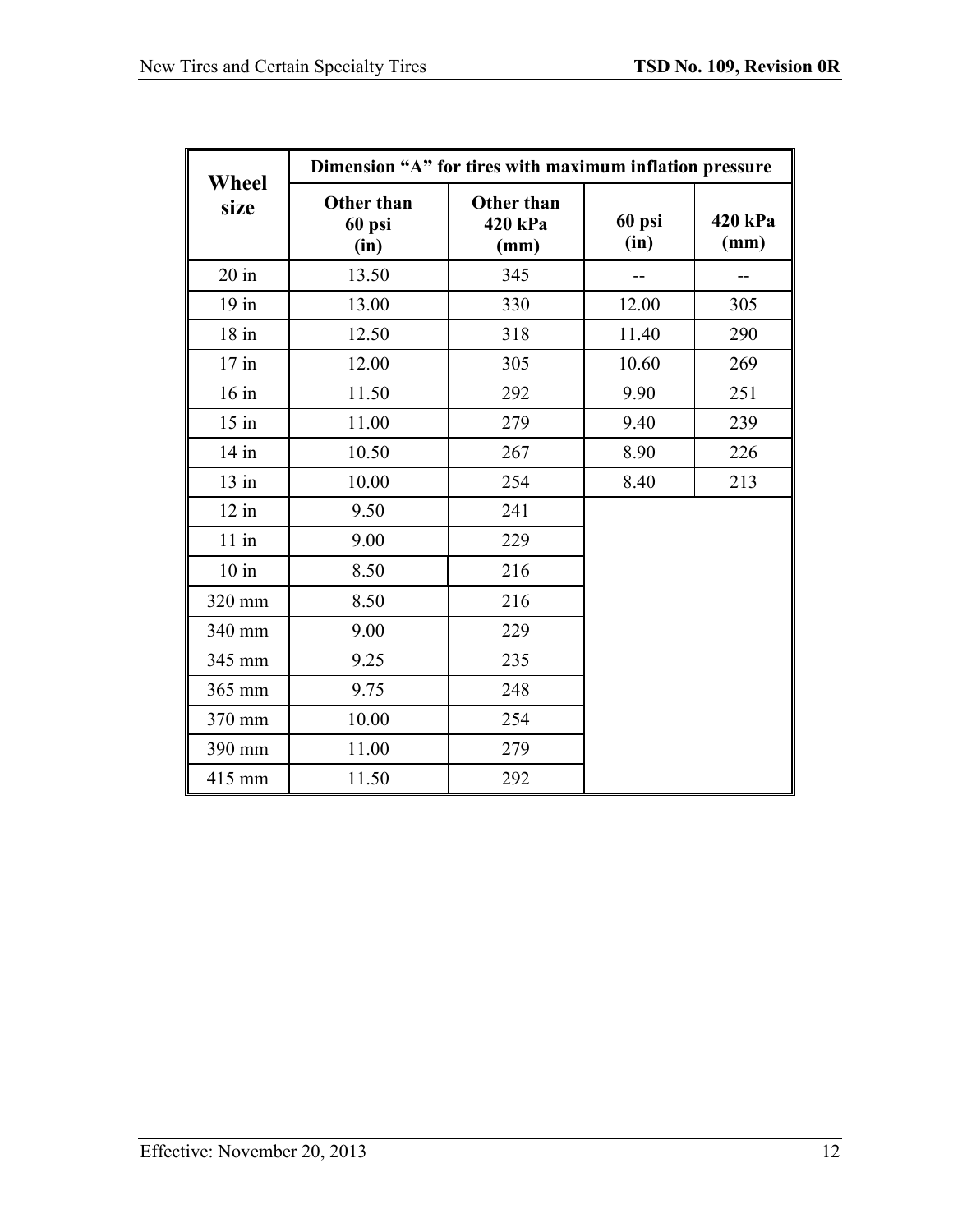<span id="page-17-0"></span>

#### **Figure 2 — Diagram of Bead Unseating Block**

For tires with a maximum permissible inflation pressure other than 420 kPa (60 psi)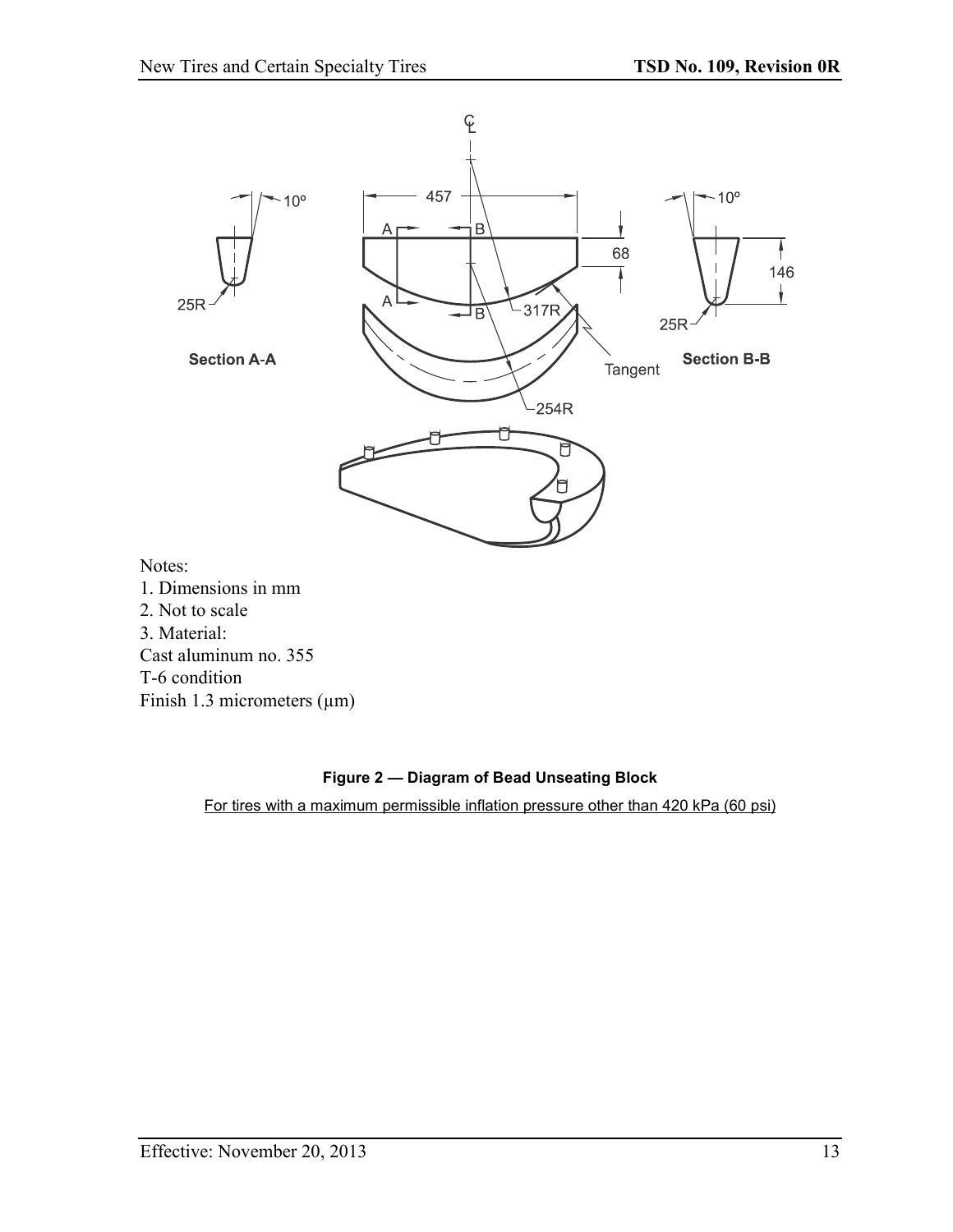<span id="page-18-0"></span>

#### **Figure 2A — Diagram of Bead Unseating Block**

For tires with a maximum permissible inflation pressure of 420 kPa (60 psi)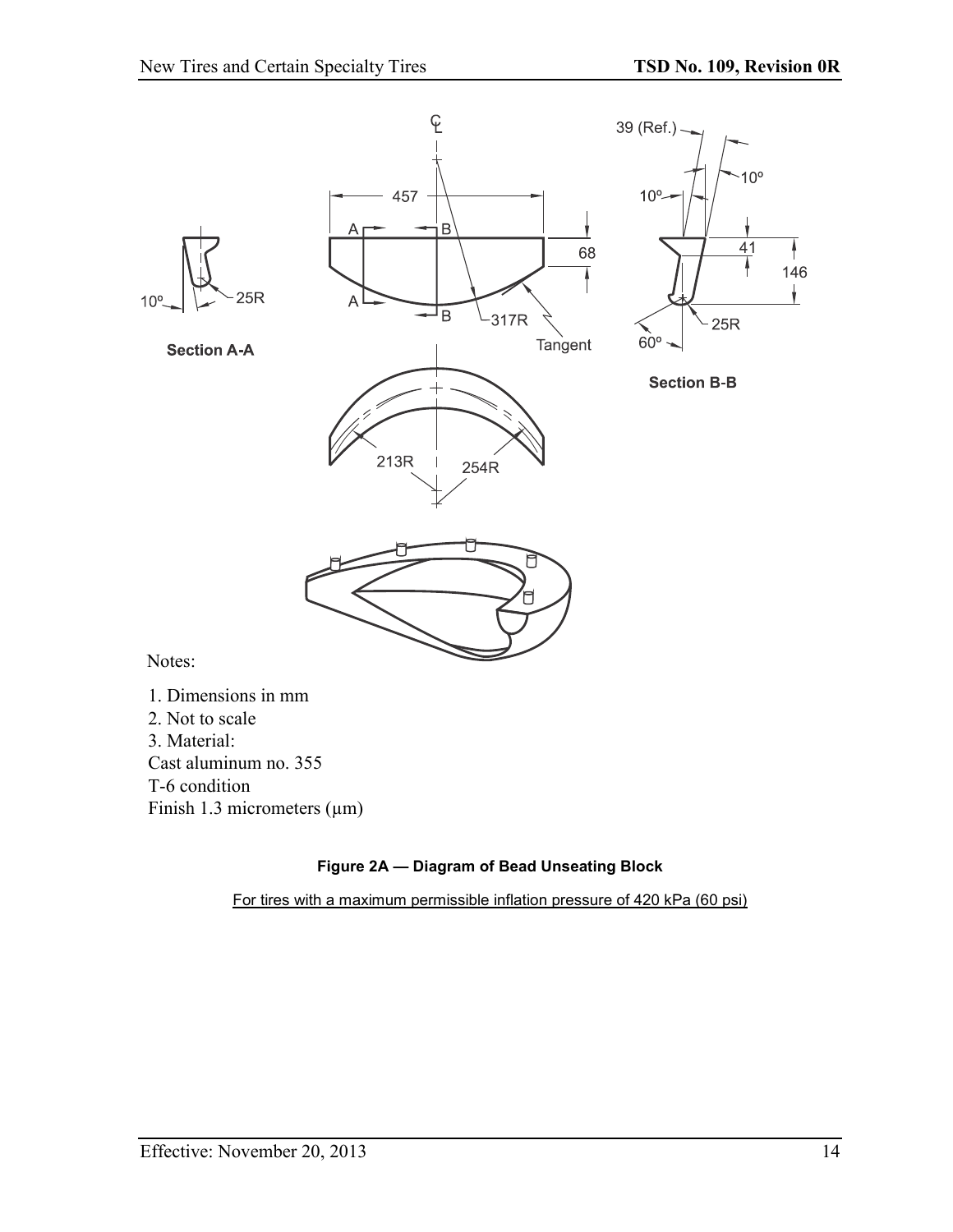#### **Appendix A — Technical Standards Document No. 109**

### Federal Motor Vehicle Safety Standard No. 109

<span id="page-19-0"></span>The following tables list tire sizes and tire constructions with proper load and inflation values. The tables group tires of related constructions and load/inflation values. [SEVEN SENTENCES DELETED]

<span id="page-19-1"></span>

| Cord<br>material           | 32 psi | 36 psi  | 40 psi  | 240 kPa | <b>280 kPa</b> | <b>300 kPa</b> | 340 kPa |
|----------------------------|--------|---------|---------|---------|----------------|----------------|---------|
| <b>Rayon:</b>              |        |         |         |         |                |                |         |
| $(in-lb)$                  | 1650   | 2 5 7 4 | 3 3 0 0 | 1650    | 3 3 0 0        | 1650           | 3 3 0 0 |
| (joules)                   | 186    | 291     | 373     | 186     | 373            | 186            | 373     |
| <b>Nylon or polyester:</b> |        |         |         |         |                |                |         |
| $(in-lb)$                  | 2600   | 3 9 0 0 | 5 200   | 2 600   | 5 200          | 2 600          | 5 200   |
| (joules)                   | 294    | 441     | 588     | 294     | 588            | 294            | 588     |

#### **Table I-A — For Bias Ply Tires with Designated Section Width of 152 mm (6 inches) and Above**

#### **Table I-B — For Bias Ply Tires with Designated Section Width Below 152 mm (6 inches)**

<span id="page-19-2"></span>

| Cord<br>material    | 32 psi | 36 psi | 40 psi  | 240 kPa | 280 kPa | <b>300 kPa</b> | 340 kPa |  |  |
|---------------------|--------|--------|---------|---------|---------|----------------|---------|--|--|
| <b>Rayon:</b>       |        |        |         |         |         |                |         |  |  |
| $(in-lb)$           | 1 000  | 1875   | 2 500   | 1 000   | 2 500   | 1 000          | 2 5 0 0 |  |  |
| (joules)            | 113    | 212    | 282     | 113     | 282     | 113            | 282     |  |  |
| Nylon or polyester: |        |        |         |         |         |                |         |  |  |
| $(in-lb)$           | 1950   | 2925   | 3 9 0 0 | 1950    | 3 9 0 0 | 1950           | 3 9 0 0 |  |  |
| (joules)            | 220    | 330    | 441     | 220     | 441     | 220            | 441     |  |  |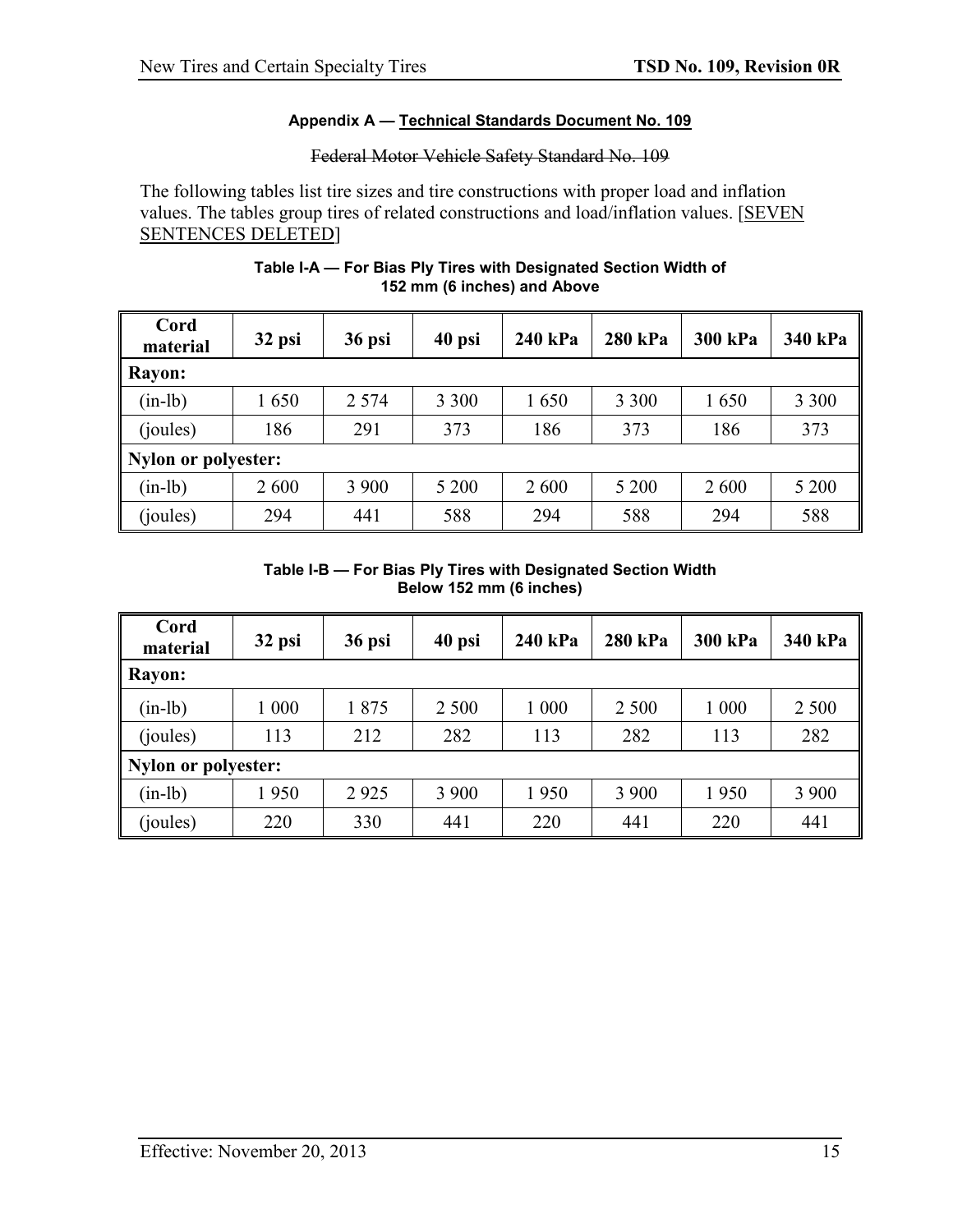<span id="page-20-0"></span>

| <b>Size</b>   |                  |        |         | <b>Maximum permissible inflation</b> |         |         |         |         |
|---------------|------------------|--------|---------|--------------------------------------|---------|---------|---------|---------|
| designation   | 32 psi           | 36 psi | 40 psi  | 240 kPa                              | 280 kPa | 300 kPa | 340 kPa | 350 kPa |
| Below 160 mm: |                  |        |         |                                      |         |         |         |         |
| $(in-lb)$     | 1950             | 2925   | 3 9 0 0 | 1950                                 | 3 9 0 0 | 1950    | 3 9 0 0 | 1950    |
| (joules)      | 220              | 330    | 441     | 220                                  | 441     | 220     | 441     | 220     |
|               | 160 mm or above: |        |         |                                      |         |         |         |         |
| $(in-lb)$     | 2600             | 3 900  | 5 200   | 2 600                                | 5 200   | 2 600   | 5 200   | 2 600   |
| (joules)      | 294              | 441    | 588     | 294                                  | 588     | 294     | 588     | 294     |

### **Table I-C — For Radial Ply Tires Other Than CT Tires**

### **Table I-C (Continued) — For Radial Ply CT Tires**

<span id="page-20-1"></span>

|                             | <b>Maximum permissible inflation</b> |         |                 |                  |  |  |  |
|-----------------------------|--------------------------------------|---------|-----------------|------------------|--|--|--|
| Size designation            | 290 kPa                              | 330 kPa | 350 kPa         | 390 kPa          |  |  |  |
| <u> Below 160 mm:</u>       |                                      |         |                 |                  |  |  |  |
| $(m-lb)$                    | 1-950                                | 3.900   | $+950$          | 3-900            |  |  |  |
| (joules)                    | 220                                  | 441     | 220             | 441              |  |  |  |
| <del>160 mm or above:</del> |                                      |         |                 |                  |  |  |  |
| $(in-lb)$                   | <del>2600</del>                      | $5-200$ | <del>2600</del> | <del>5 200</del> |  |  |  |
| (joules)                    | 294                                  | 588     | 294             | <del>588</del>   |  |  |  |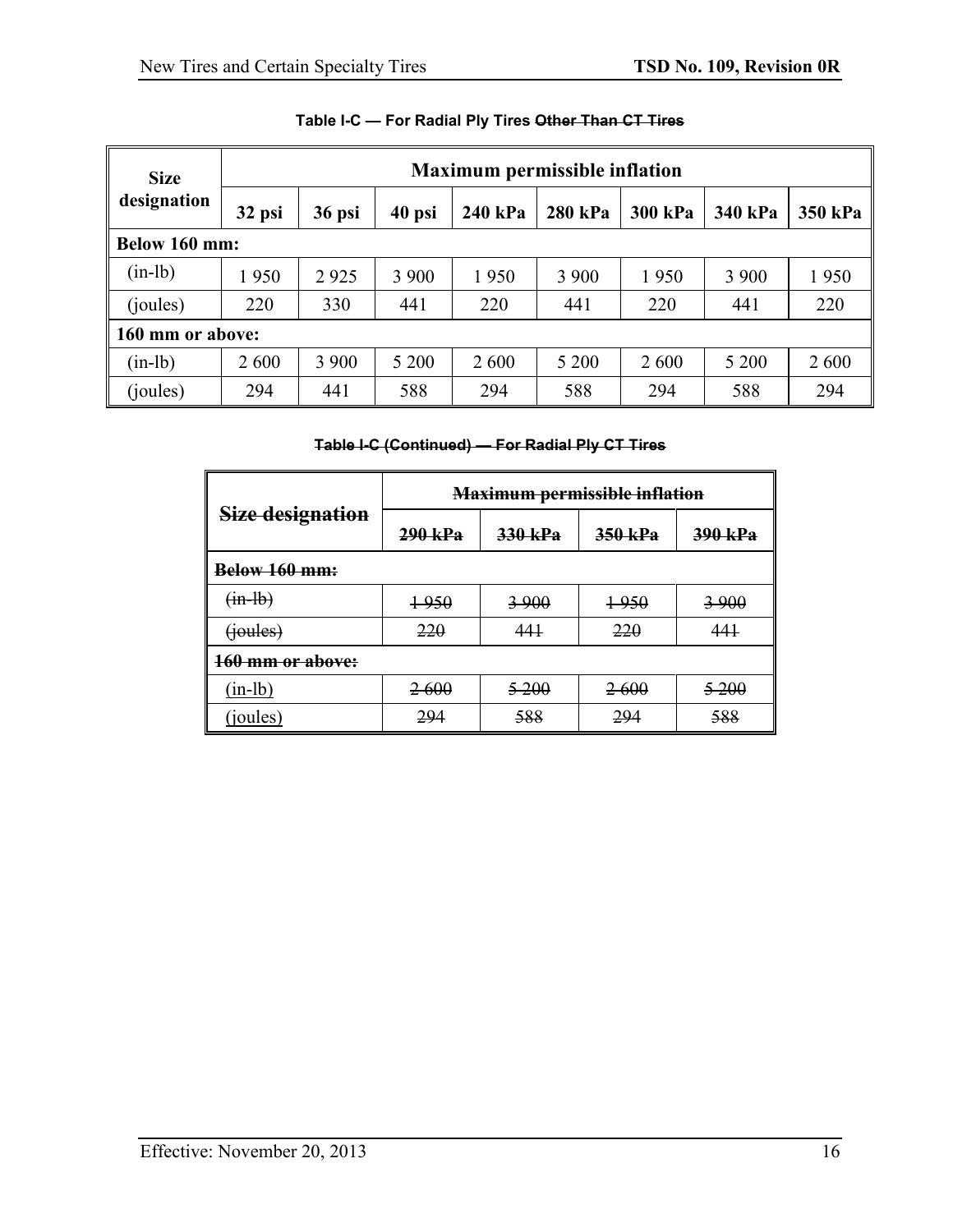#### <span id="page-21-0"></span>**Table I-D — For Tires with 420 kPa (60 psi) Maximum Permissible Inflation Pressure and Maximum Load Rating of 399 kg (880 lb) and Above**

| <b>Cord material</b> | <b>Inch-pounds</b> | <b>Joules</b> |
|----------------------|--------------------|---------------|
| Rayon                | 1650               | 186           |
| Nylon or polyester   | 2600               | 294           |

#### <span id="page-21-1"></span>**Table I-E — For Tires with 420 kPa (60 psi) Maximum Permissible Inflation Pressure and Maximum Load Rating Below 399 kg (880 lb)**

| Cord material      | <b>Inch-pounds</b> | <b>Joules</b> |
|--------------------|--------------------|---------------|
| Rayon              | 1 000              | 113           |
| Nylon or polyester | 1950               | 220           |

#### **Table II — Test Inflation Pressures**

#### <span id="page-21-2"></span>**(Maximum permissible inflation pressure to be used for the following tests)**

|                                                      | <b>Tires other than CT tires (psi)</b> |    |    |    |  |
|------------------------------------------------------|----------------------------------------|----|----|----|--|
| <b>Test type</b>                                     | 32                                     | 36 | 40 | 60 |  |
| Physical dimensions                                  | 24                                     | 28 | 32 | 60 |  |
| Bead unseating, tire strength, and tire<br>endurance | 24                                     | 28 | 32 | 52 |  |
| High speed performance                               | 30                                     | 34 | 38 | 58 |  |

| <b>Test type</b>                                                             | <b>Tires other than CT tires (kPa)</b> |     |     |     |     |  |
|------------------------------------------------------------------------------|----------------------------------------|-----|-----|-----|-----|--|
|                                                                              | 240                                    | 280 | 300 | 340 | 350 |  |
| Physical dimensions, bead<br>unseating, tire strength, and tire<br>endurance | 180                                    | 220 | 180 | 220 | 180 |  |
| High speed performance                                                       | 220                                    | 260 | 220 | 260 | 220 |  |